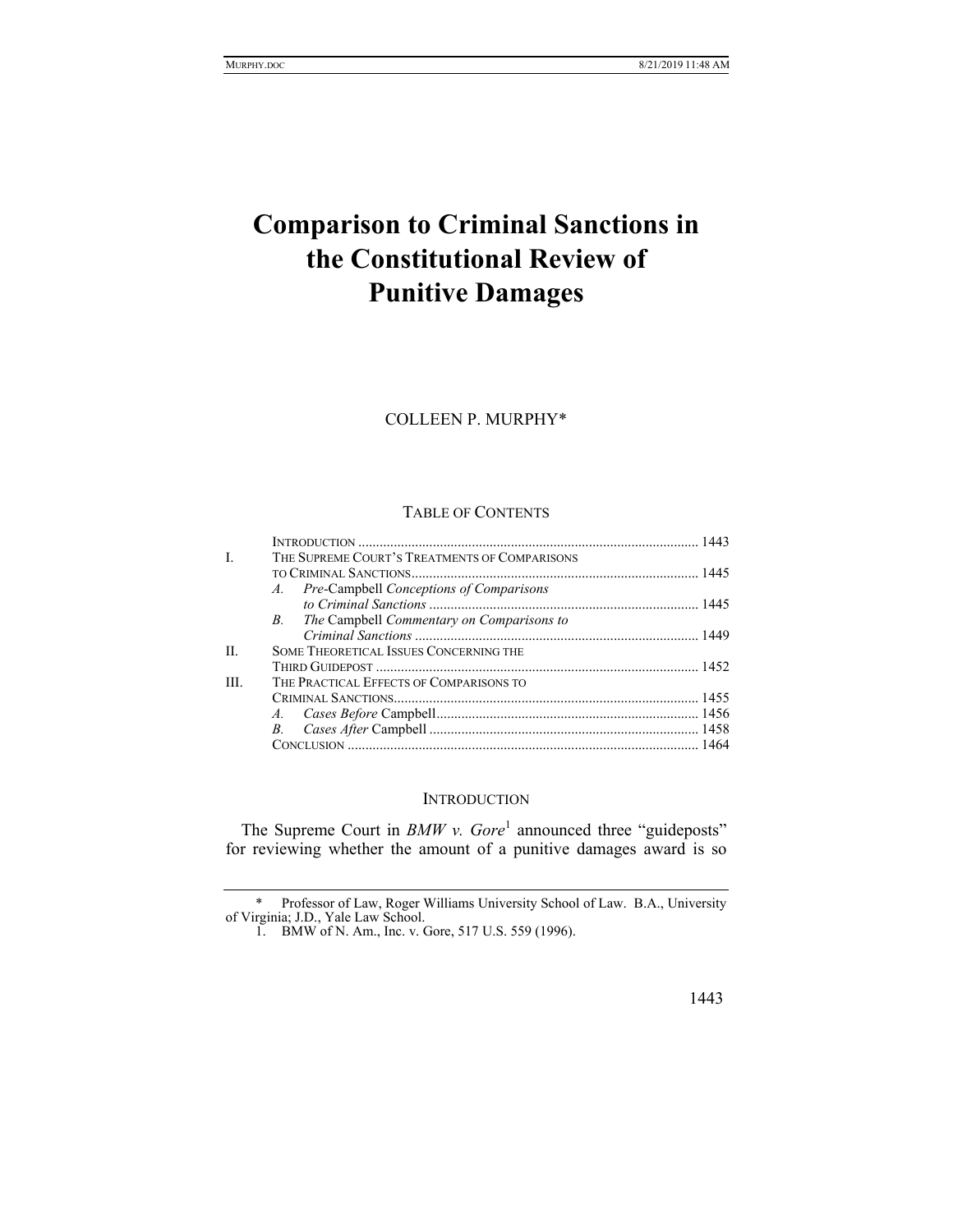excessive as to violate due process: the degree of reprehensibility of the defendant's conduct, the ratio between punitive damages and compensatory damages,<sup>2</sup> and the difference between punitive damages and civil and criminal penalties for comparable misconduct.3 Recently, in *State Farm*  Mutual Automobile Insurance Co. v. Campbell,<sup>4</sup> the Supreme Court elaborated on all three guideposts. With respect to reprehensibility, it discussed limits on the power of courts to consider conduct by the defendant other than the conduct that harmed the plaintiff.<sup>5</sup> Of the ratio between punitive and compensatory damages, the Court stated that "few awards exceeding a single-digit ratio . . . to a significant degree, will satisfy due process."<sup>6</sup> It added that "[w]hen compensatory damages are substantial, then a lesser ratio, perhaps only equal to compensatory damages, can reach the outermost limit of the due process guarantee."<sup>7</sup> As for the third *Gore* guidepost, the Court in *Campbell* discounted the relevance of comparing punitive damages to criminal sanctions for comparable conduct.<sup>8</sup>

This article focuses on the third guidepost, specifically, comparison to criminal sanctions.<sup>9</sup> Part I of the article examines the Supreme Court's language in several cases about the relevance of criminal sanctions to the question whether a punitive award is constitutionally excessive. It criticizes the *Campbell* effort to distinguish between civil and criminal penalties under the third guidepost. Part II suggests that the third guidepost, in theory, wrongly constrains courts from imposing sanctions

6*. Id.* at 425.

7*. Id.*

8*. Id*. at 428.

 <sup>2.</sup> Although it is common to refer to the ratio between punitive damages and "compensatory damages," the Supreme Court repeatedly has referred not only to the ratio between punitive damages and compensatory damages, but also to the disparity between punitive damages and actual harm or potential harm to the plaintiff. *See, e.g.*, State Farm Mut. Auto. Ins. Co. v. Campbell, 538 U.S. 408, 418 (2003) (stating that *Gore* instructs courts to consider "the disparity between the actual or potential harm suffered by the plaintiff and the punitive damages award"), *cert. denied*, 125 S. Ct. 114 (2004); *Gore*, 517 U.S. at 575, 582–83; TXO Prod. Corp. v. Alliance Res. Corp., 509 U.S. 443, 459–62 (1993) (holding that a ratio of ten times the potential harm to plaintiffs was not so "grossly excessive" as to violate due process, although it was 526 times greater than the actual damages awarded by the jury). For further discussion of how courts have considered plaintiff harm in comparison to the amount of punitive damages, see Colleen P. Murphy, *The "Bedbug" Case and* State Farm v. Campbell, 9 ROGER WILLIAMS U. L. REV. 579, 586–91 (2004).

<sup>3</sup>*. Gore*, 517 U.S. at 574–83.

 <sup>4. 538</sup> U.S. 408 (2003), *cert. denied*, 125 S. Ct. 114 (2004).

<sup>5</sup>*. Id.* at 419–24.

<sup>9</sup>*. See also* Victor E. Schwartz et al., *Selective Due Process: The United States Supreme Court Has Said That Punitive Damages Awards Must Be Reviewed for Excessiveness, but Many Courts Are Failing to Follow the Letter and Spirit of the Law*, 82 OR. L. REV. 33, 48–61 (2003) (discussing court applications of the third guidepost).

<sup>1444</sup>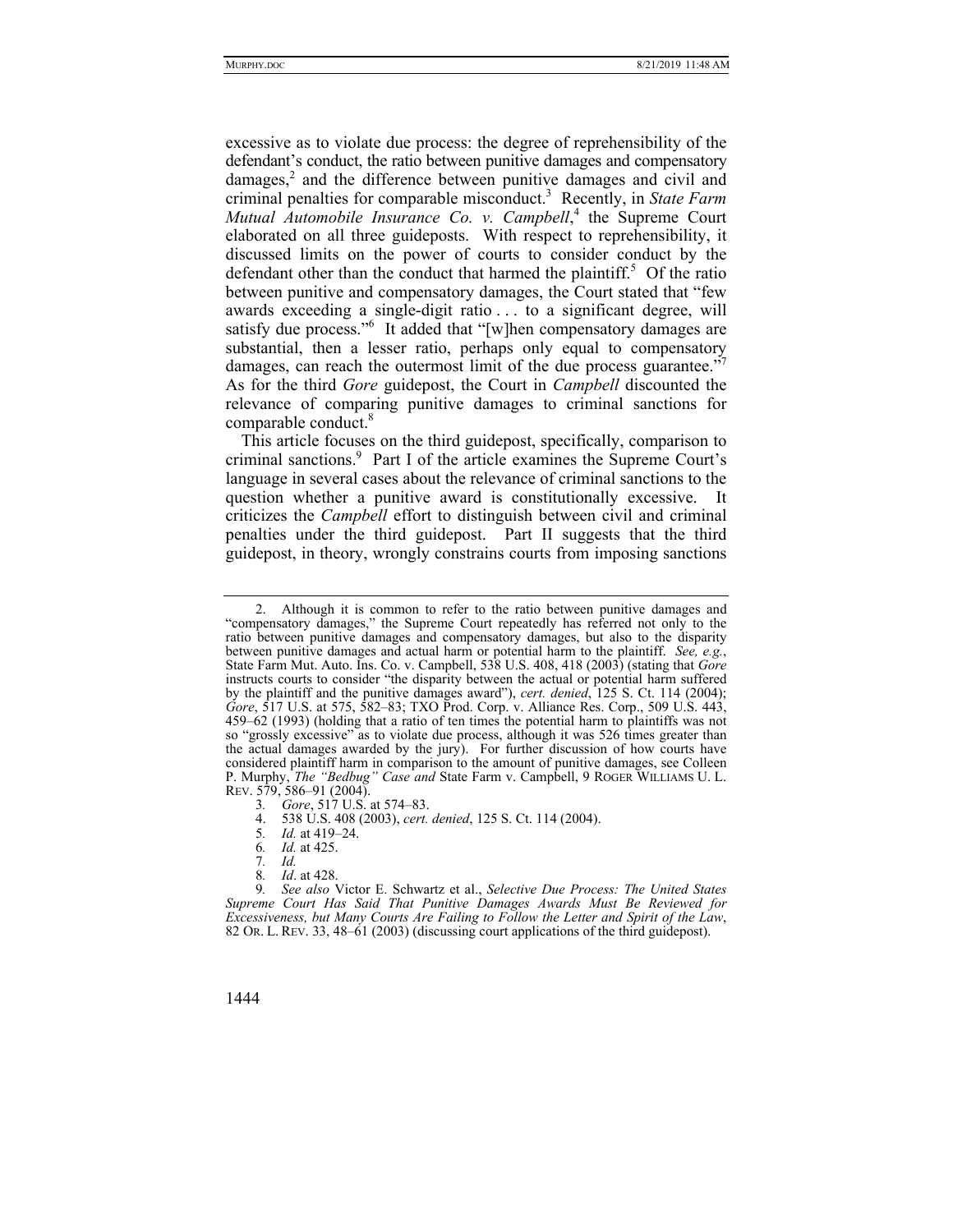above those created by the legislature and fails to recognize that the conduct addressed by a punitive award may be more blameworthy than that addressed by an applicable statute. Part III considers how comparisons to criminal sanctions have influenced constitutional review of punitive awards in the lower courts, both before and after *Campbell*. Aside from a few post-*Campbell* courts that have deemed comparison to criminal sanctions no longer relevant, $10$  lower courts have approached comparisons to criminal sanctions in a variety of ways, with some considering the possibility of imprisonment and others emphasizing fines.<sup>11</sup> Although the third guidepost theoretically creates limits on the amount of punitive awards, courts commonly have approved punitive awards far in excess of criminal fines for comparable misconduct.<sup>12</sup> This calls into question whether the third guidepost has much practical effect. I conclude with the suggestion that although there may be theoretical and practical reasons to dispense with the third guidepost, as long as the Supreme Court continues to require its use, comparisons to criminal sanctions should be as relevant to constitutional review as civil sanctions.

# I. THE SUPREME COURT'S TREATMENTS OF COMPARISONS TO CRIMINAL SANCTIONS

## *A. Pre-*Campbell *Conceptions of Comparisons to Criminal Sanctions*

The Supreme Court first reviewed whether a punitive award might violate due process in 1990, in *Pacific Mutual Life Insurance Co. v.*  Haslip.<sup>13</sup> In upholding the \$1 million award at issue in the case, the Haslip Court commented that although the punitive damages far exceeded the statutory fine that could be imposed for comparable misconduct, "[i]mprisonment . . . could also be required of an individual in the criminal context."<sup>14</sup> In a subsequent case, the Supreme Court

<sup>14</sup>*. Id.* at 23 (upholding a \$1 million award in punitive damages for insurance fraud, more than four times the amount of compensatory damages). Prior to *Haslip*, Justice O'Connor had advocated review of punitive awards for unconstitutional excessiveness, suggesting that "because punitive damages are penal in nature, the court



<sup>10</sup>*. See infra* notes 69–70 and accompanying text.

<sup>11</sup>*. See infra* notes 66–67 & 83–101 and accompanying text.

<sup>12</sup>*. See infra* notes 68 & 85 and accompanying text.

 <sup>13. 499</sup> U.S. 1, 18 (1991) ("[U]nlimited jury discretion—or unlimited judicial discretion for that matter—in the fixing of punitive damages may invite extreme results that jar one's constitutional sensibilities.").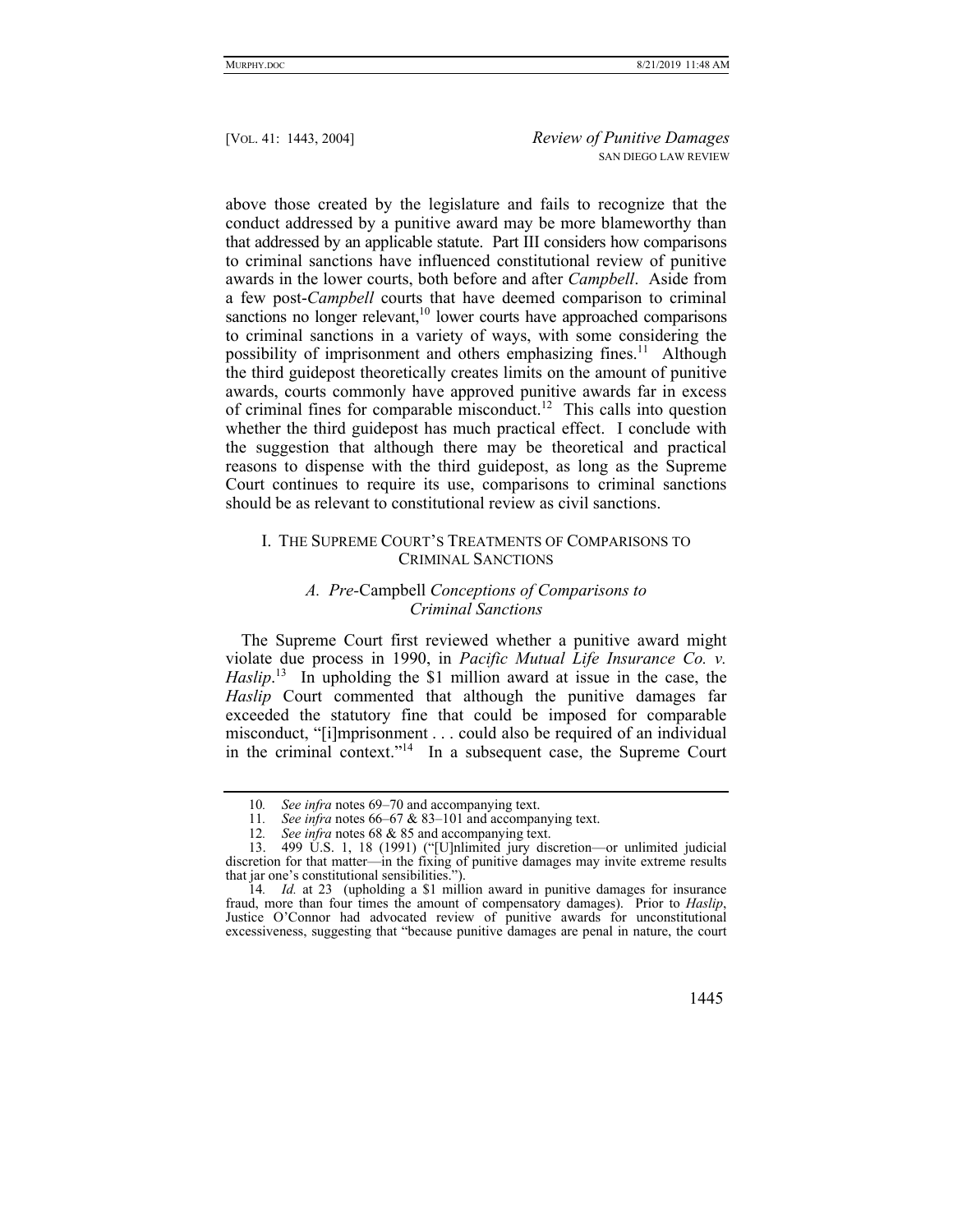stated that a grossly excessive punitive damages award would violate due process,15 but it was not until *Gore* that the Court found a specific award to have been unconstitutionally excessive.<sup>16</sup> The Court invalidated a \$2 million punitive award against BMW for not disclosing that a car that it had represented as "new" had in fact been repainted.

Stating that "[e]lementary notions of fairness enshrined in our constitutional jurisprudence dictate that a person receive fair notice . . . of the severity of the penalty that a State may impose," the Court found that BMW had not received fair notice of the "magnitude of the sanction" that could be imposed for its conduct.<sup>17</sup> In concluding that the punitive award against BMW was grossly excessive, the Court referenced "the degree of reprehensibility of the nondisclosure; the disparity between the harm or potential harm suffered by [the plaintiff] and his punitive damages award; and the difference between this remedy and the civil penalties authorized or imposed in comparable cases."18 The Court then discussed each of these three guideposts in turn, finding that the guideposts did not support the amount of punitive damages awarded in the case.<sup>19</sup>

In a section entitled "Sanctions for Comparable Misconduct," the Court phrased the third guidepost as a comparison between "the punitive damages award and the civil or criminal penalties that could be imposed for comparable misconduct.<sup>220</sup> By including comparison to criminal

should compare the civil *and* criminal penalties imposed" in the jurisdiction and elsewhere. Browning-Ferris Indus. of Vt., Inc. v. Kelco Disposal, Inc., 492 U.S. 257, 301 (1989) (O'Connor, J., concurring in part, dissenting in part). She also asserted that in considering criminal penalties, "the court should consider not only the possible monetary sanctions, but also any possible prison term." *Id.*

 <sup>15.</sup> TXO Prod. Corp. v. Alliance Res. Corp., 509 U.S. 443, 453–58 (1993).

 <sup>16.</sup> BMW of N. Am., Inc. v. Gore, 517 U.S. 559, 574–85 (1996) (finding violative of due process a \$2 million punitive award when the plaintiff had incurred only \$4000 in actual damages, and comparable civil penalties authorized by statutes were far less than the punitive award).

<sup>17</sup>*. Id.* at 574.

<sup>18</sup>*. Id.* at 574–75.

<sup>19</sup>*. Id.* at 574–85. Stating that "[p]erhaps the most important indicium of the reasonableness of a punitive damages award is the degree of reprehensibility of the defendant's conduct," the Court observed that BMW's conduct was not particularly reprehensible. *Id.* at 575–80. Second, as the plaintiff's compensatory award was only \$4000, the Court indicated that the 500 to 1 ratio between punitive damages and compensatory damages supported the conclusion that the punitive award was unconstitutionally excessive. *Id.* at 580–83.

<sup>20.</sup> Id. at 583. At the end of the "Sanctions for Comparable Misconduct" section, *Gore* pursued a line of inquiry distinct from the third guidepost. The Court commented that "[t]he sanction imposed in this case cannot be justified on the ground that it was necessary to deter future misconduct without considering whether less drastic remedies could be expected to achieve that goal." *Id.* at 584. This seems to impose on reviewing courts an obligation to inquire whether a lesser award could produce the desired level of deterrence, but it does not directly implicate a comparison to civil or criminal sanctions for similar conduct.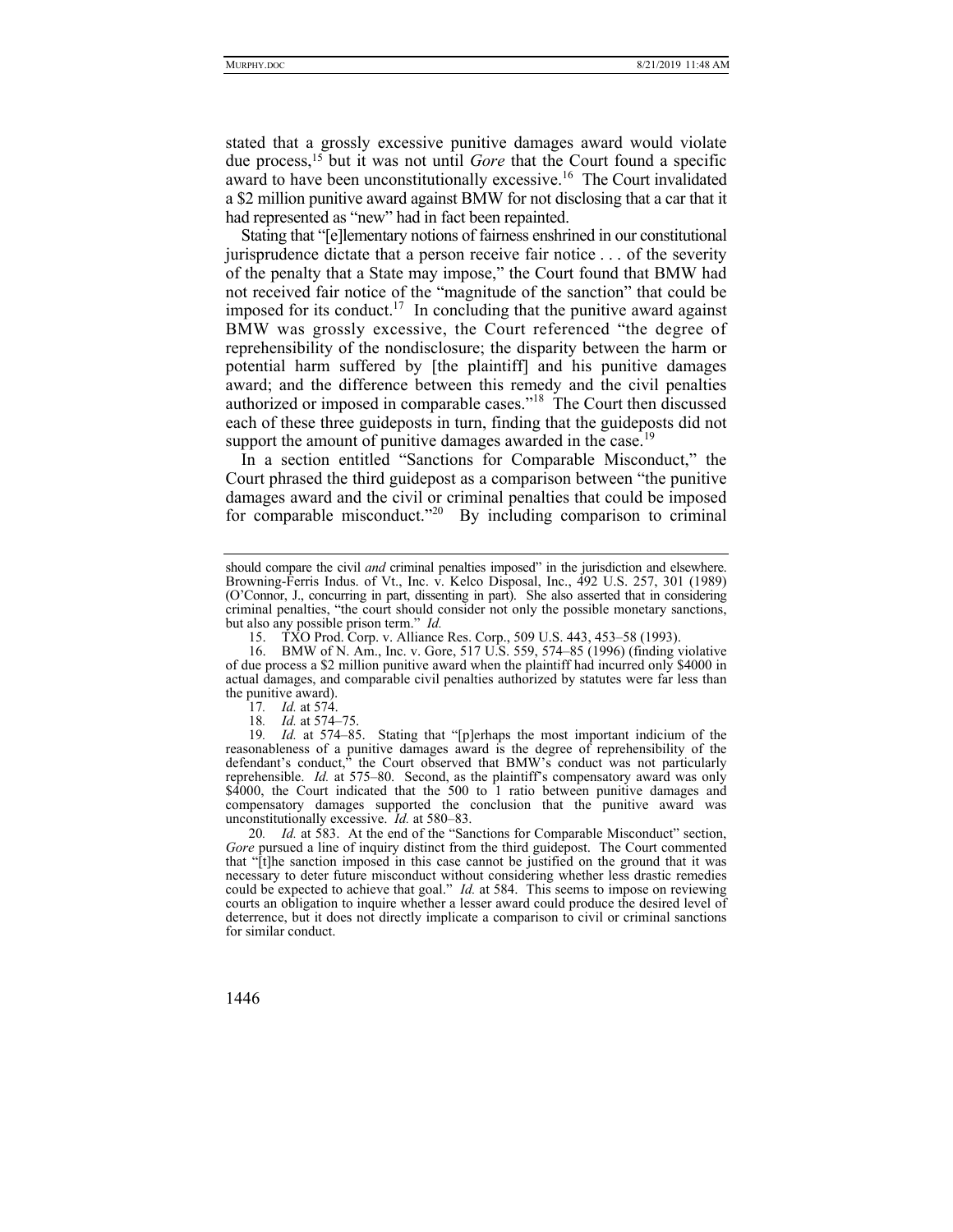penalties, this language differs from the earlier and more specific language in the decision that referred only to "civil penalties authorized or imposed in comparable cases."21 The Court's earlier language focusing on civil penalties in comparable cases was, however, specific to the award against BMW; on the facts of the case, there were no comparable criminal sanctions.

The Supreme Court stated that a court reviewing a punitive award for unconstitutional excessiveness should "'accord 'substantial deference' to legislative judgments concerning appropriate sanctions for the conduct at issue.<sup>'"22</sup> The Court noted that *Haslip* had compared punitive damages to criminal legislative sanctions, including imprisonment.<sup>23</sup>

Applying the third guidepost to the \$2 million punitive award against BMW, the Court found that the award was "substantially greater than the statutory fines" available in the state and elsewhere for similar conduct.<sup>24</sup> It concluded that the comparable statutes did not provide "fair notice" that the offender might be subject to a multimillion dollar penalty.<sup>25</sup> The Court added that "there does not appear to have been any judicial decision in Alabama or elsewhere indicating that [BMW's conduct] might give rise to such severe punishment."<sup>26</sup> At the end of the opinion,

26*. Id.* An important issue arising from this language and the *Gore* language of "civil penalties authorized or *imposed* in comparable cases" is whether the third guidepost encompasses comparison to punitive damages imposed in other cases. Several lower courts since *Gore* have interpreted the third guidepost to require comparison to other punitive awards. *See, e.g.*, DiSorbo v. Hoy, 343 F.3d 172, 187–89 (2d Cir. 2003) (noting that comparable criminal penalty of \$1000 could not have provided fair notice of a \$1.275 million award, but comparing punitive award to punitive damages awarded in other police misconduct cases and concluding that "a punitive damages award of \$75,000 more accurately reflects the severity of [the defendant's] acts under the *Gore* guideposts"); Dunn v. Vill. of Put-in-Bay, No. 3:02CV7252, 2004 WL 169788, at \*3 (N.D. Ohio Jan. 26, 2004) (comparing compensatory and punitive damages awarded in excessive force cases to awards in cases involving Fourth Amendment violations); Waits v. City of Chicago, No. 01 C 4010, 2003 WL 21310277, at \*6 n.2 (N.D. Ill. June 6, 2003) (examining punitive awards in other cases as part of the third guidepost); Willow Inn, Inc. v. Pub. Serv. Mut. Ins. Co., No. Civ. A 00-5481, 2003 WL 21321370, at \*3 (E.D. Pa. May 30, 2003) ("Because attorney's fees are authorized by [state bad faith statute]—and have been granted in amounts roughly equal to the punitive damages award in this case—the relevant considerations under the third guidepost also support the

<sup>21</sup>*. Id.* at 575.

<sup>22</sup>*. Id.* at 583 (quoting Browning-Ferris Indus. of Vt., Inc. v. Kelco Disposal, Inc., 492 U.S. 257, 301 (1989) ( $\vec{O}$ 'Connor, J., concurring in part and dissenting in part)).

<sup>23</sup>*. Id.* at 583 & n.38.

<sup>24</sup>*. Id.* at 584.

<sup>25</sup>*. Id.* The Court observed: "The maximum civil penalty authorized by the Alabama Legislature for a violation of its Deceptive Trade Practices Act is \$2,000; other States authorize more severe sanctions, with the maxima ranging from \$5,000 to \$10,000." *Id.* (citations omitted).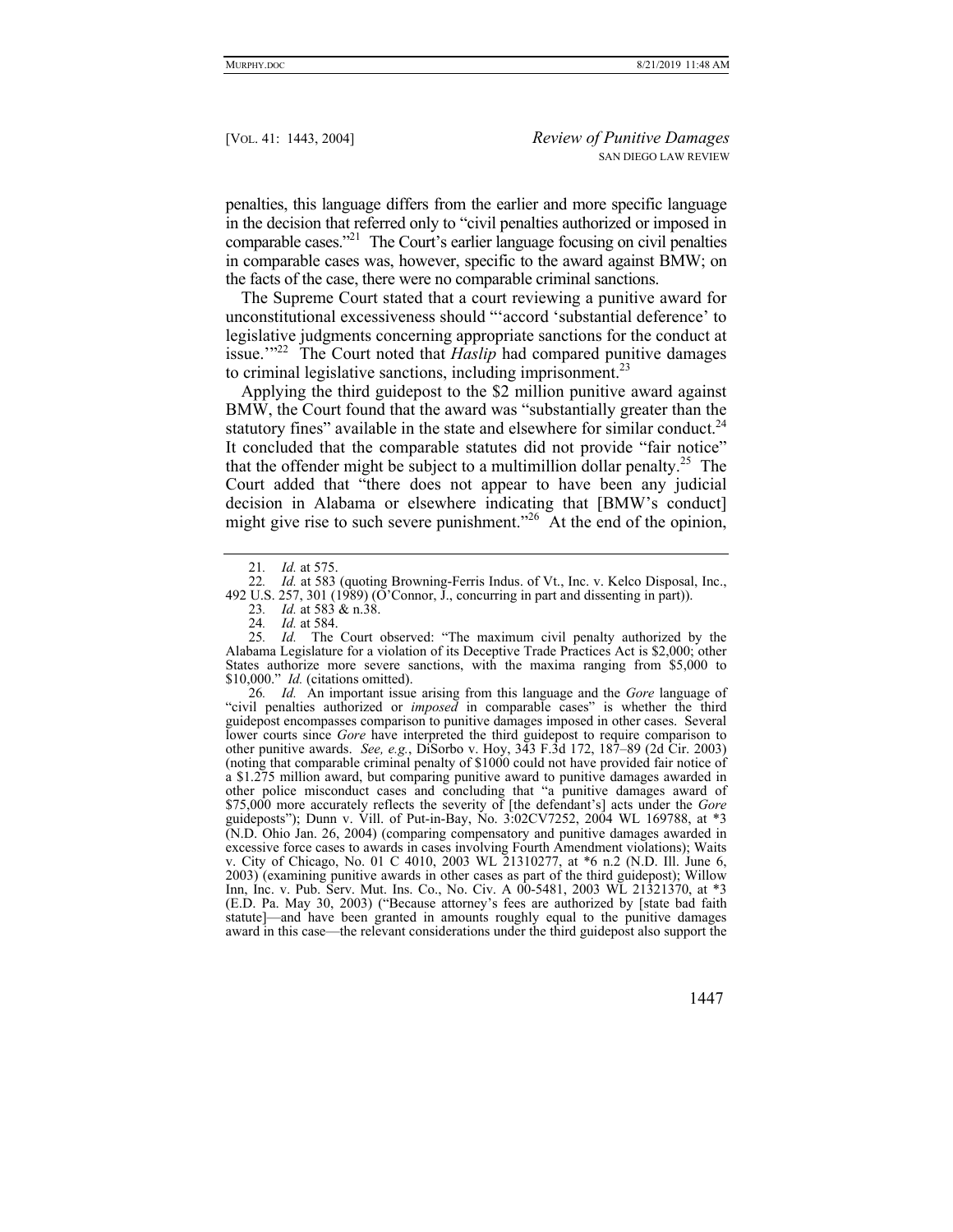the Court commented that it did not accept the conclusion of the state supreme court that "BMW's conduct was sufficiently egregious to justify a punitive sanction that is *tantamount to a severe criminal penalty*."27 This comment that the punitive award was tantamount to a severe criminal penalty was unexplained; *Campbell*, as will be discussed, more strongly equated excessive punitive awards to criminal penalties.

In *Cooper Industries, Inc. v. Leatherman Tool Group, Inc.*, 28 the Court seemingly narrowed the third guidepost. The Court stated that *Gore* had required consideration of "the difference between the punitive damages awarded by the jury and the civil penalties authorized or imposed in comparable cases."<sup>29</sup> The Court did not mention comparison to criminal penalties.30 The *Cooper* Court cited the early passage in *Gore* that summarized why the specific award against BMW was grossly excessive.<sup>31</sup> It is unclear whether the omission of criminal penalties in *Cooper* was purposeful or an oversight. In *Campbell*, however, the Supreme Court reintroduced the notion of comparing a punitive award to criminal penalties.

31*. Id.* (citing *Gore*, 517 U.S. at 574–75).

imposition of the \$150,000 award."); Sufix, U.S.A., Inc. v. Cook, 128 S.W.3d 838, 842– 43 (Ky. Ct. App. 2004) (making comparison of punitive damages awards in other products liability cases); Haggar Clothing Co. v. Hernandez, No. 13-01-009-CV, 2003 WL 21982181, at \*7 (Tex. Ct. App. Aug. 21, 2003) (mem.) ("Judicial decisions at the time of the misconduct are relevant under Gore's third prong to ascertain whether a defendant had notice that its misconduct could subject it to a large punitive damages award."); Daka, Inc. v. McCrae, 839 A.2d 682, 700 (D.C. 2003) (comparing punitive award to an award in a similar workplace discrimination case).

Thorough examination of whether the third guidepost requires comparisons to other punitive damages is beyond the scope of this article, but I offer a few comments. *Gore* did not link its comment on judicial decisions to its more substantial discussion of deference to legislative judgments. Moreover, it is not clear from the context whether "judicial decisions" encompasses only cases imposing legislative sanctions or includes as well cases imposing punitive damages. In *TXO Production Corp. v. Alliance Resources Corp.*, 509 U.S. 443 (1993), the Supreme Court declined to require that an award of punitive damages be compared to punitive awards in analogous cases, although it commented that such a comparative approach might be permissible. *Id.* at 458–59 (plurality opinion). In its fleeting reference to judicial decisions, *Gore* did not mention *TXO*. Finally, the *Gore* comment on the *absence* of judicial decisions giving notice leaves unanswered whether the *presence* of judicial decisions imposing substantial punitive damages would support the constitutionality of a punitive award, even when comparable legislative sanctions are far less substantial.

<sup>27</sup>*. Gore*, 517 U.S. at 585 (emphasis added).

 <sup>28. 532</sup> U.S. 424 (2001). It is in this case that the Supreme Court held that federal appellate courts should apply a de novo standard when reviewing a district court's determination of the constitutionality of a punitive award. *Id.* at 436.

<sup>29</sup>*. Id.* at 440.

<sup>30</sup>*. Id.*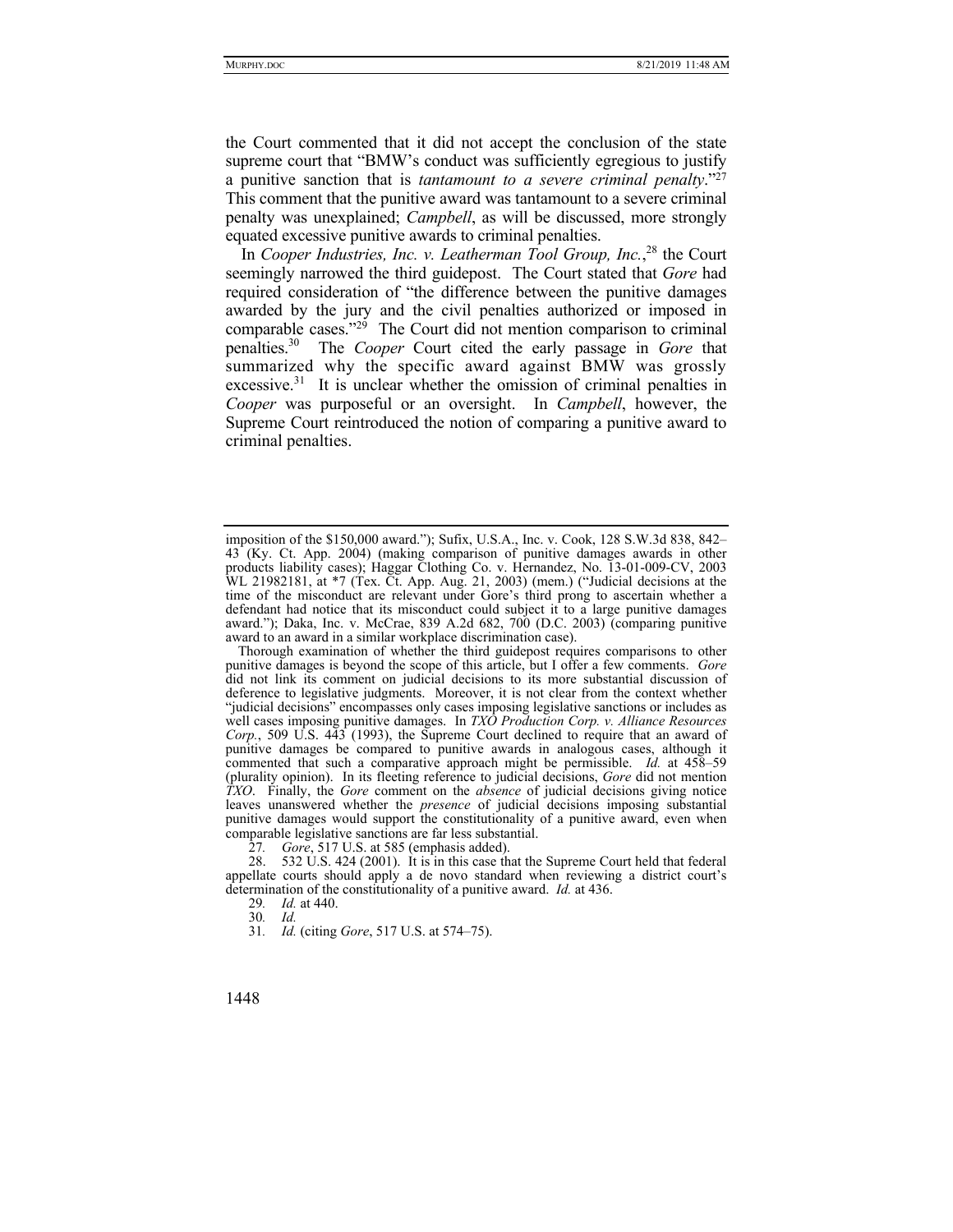# *B. The* Campbell *Commentary on Comparisons to Criminal Sanctions*

*Campbell* involved claims against State Farm of fraud, intentional infliction of emotional distress, and bad faith refusal to settle within insurance policy limits.<sup>32</sup> After finding that the \$145 million punitive award was disproportionate to the \$1 million compensatory award, the Court turned to the third guidepost. It quoted the narrow *Gore* language about comparisons to civil penalties,  $33$  but it added: "We note that, in the past, we have also looked to criminal penalties that could be imposed."<sup>34</sup> For this statement, the Court cited the language in *Gore* referencing comparison to both civil and criminal penalties, and it cited *Haslip.*<sup>35</sup> Commenting that it "need not dwell long on this guidepost," the Court found that the \$145 million punitive award against State Farm "dwarfed" the maximum  $$10,000$  civil penalty for comparable misconduct.<sup>36</sup> The Court added that the state supreme court's speculation about possible imprisonment and other sanctions should be discounted because it was based on evidence of out-of-state and dissimilar conduct.<sup>37</sup> Shortly after asserting that the \$145 million punitive award dwarfed the maximum \$10,000 civil penalty for comparable misconduct, *Campbell* stated that application of the three *Gore* guideposts to the facts of the case "likely would justify a punitive damages award at or near the amount of compensatory damages," which was \$1 million.<sup>38</sup>

The Supreme Court thus indicated approval of a possible punitive award that would be 100 times the maximum civil penalty for comparable misconduct, although it remanded the case to the Utah Supreme Court for calculation of punitive damages in the first instance.<sup>39</sup> This starkly raises the question whether the third guidepost has practical significance

 <sup>32.</sup> State Farm Mut. Auto. Ins. Co. v. Campbell, 538 U.S. 408, 412–15 (2003), *cert. denied*, 125 S. Ct. 114 (2004).

<sup>33</sup>*. Id.* at 428 (citing the narrow passage in *Gore*, 517 U.S. at 575); *see also id.* at 418. 34*. Id.* at 428.

<sup>35</sup>*. Id.*

<sup>36</sup>*. Id.*

<sup>37</sup>*. Id.*

<sup>38</sup>*. Id.* at 429.

Id. On remand, the Utah Supreme Court held, contrary to the U.S. Supreme Court's suggestion that the punitive damages award be at or near the amount of compensatory damages, that the insurer's conduct warranted punitive damages of nine times the amount of compensatory and special damages, for a total punitive award of \$9,018,780.75. Campbell v. State Farm Mut. Auto. Ins. Co., No. 981564, 2004 WL 869188, at \*10 (Utah Apr. 23, 2004), *cert. denied*, 125 S. Ct. 114 (2004).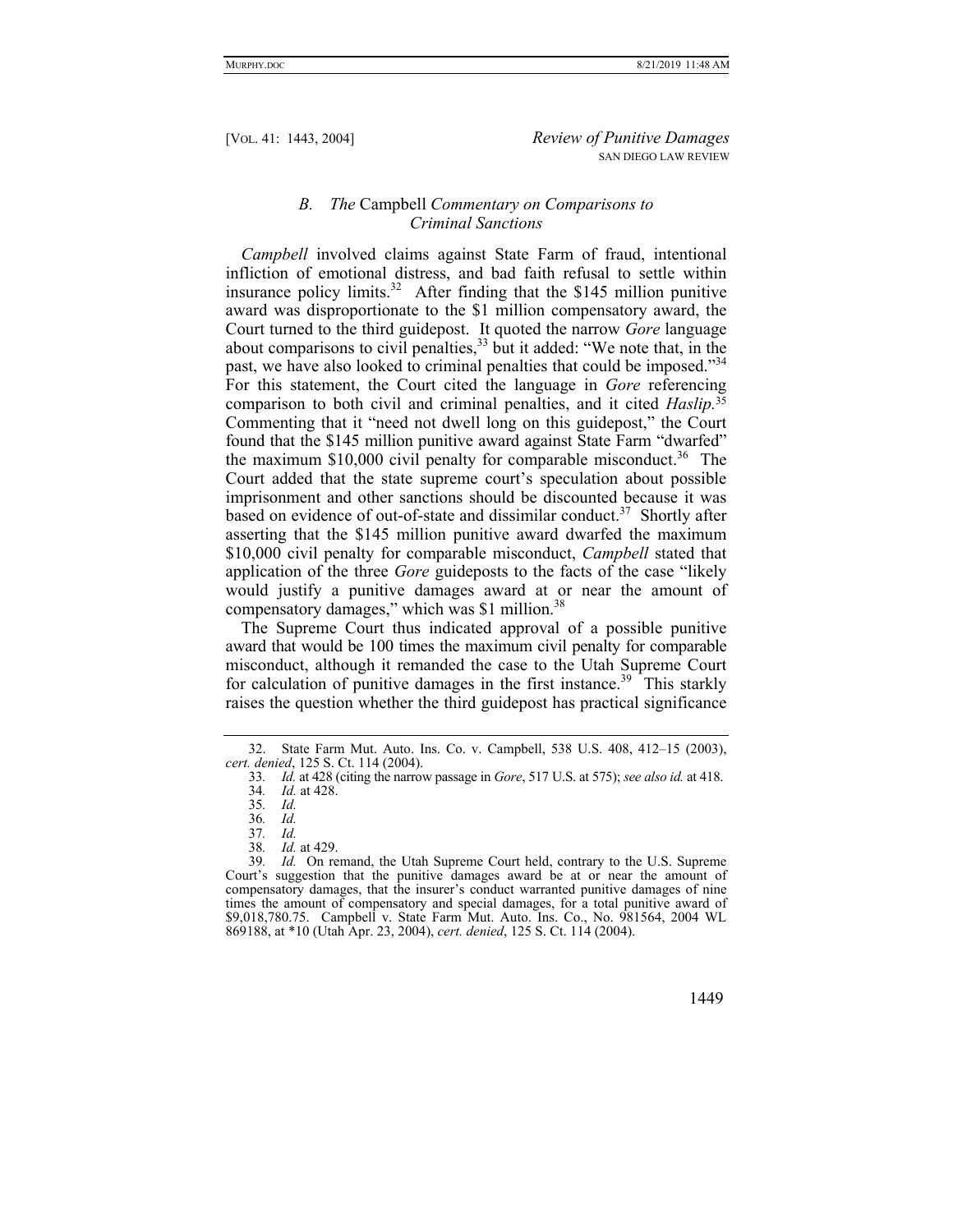when the amount of punitive damages is permissible under the first and second guideposts.

On the facts of *Campbell*, the Supreme Court did not find any criminal sanctions to be relevant. The Court, however, took the opportunity to minimize the usefulness of comparison to criminal penalties.<sup>40</sup> It asserted:

The existence of a criminal penalty does have bearing on the seriousness with which a State views the wrongful action. When used to determine the dollar amount of the award, however, the criminal penalty has less utility. Great care must be taken to avoid use of the civil process to assess criminal penalties that can be imposed only after the heightened protections of a criminal trial have been observed, including, of course, its higher standards of proof. Punitive damages are not a substitute for the criminal process, and the remote possibility of a criminal sanction does not automatically sustain a punitive damages award.41

This passage reveals a significant shift from the Court's prior suggestions in *Haslip* and *Gore* about the relevance of comparable criminal sanctions in determining whether a punitive award is unconstitutionally excessive. The Court's assertion that criminal penalties have "less utility"<sup>42</sup> in determining the dollar amount of a punitive award possibly was a reaction to the state supreme court's opinion in *Campbell*. The state court had, in applying the third guidepost and approving the \$145 punitive award, commented that State Farm's officers could be imprisoned for up to five years, "an extremely important consideration for the *BMW* court."<sup>43</sup> The Supreme Court could also have been responding to the practice in some lower courts of validating substantial punitive awards in part because the legislature had authorized imprisonment for comparable misconduct.<sup>44</sup>

Recall, however, that one of the reasons proffered in *Gore* for comparisons to civil and criminal sanctions was that the defendant should have notice of the "magnitude of the sanction" that might be imposed.45 This statement was made when the only comparable sanctions were civil. Arguably, a legislative authorization of imprisonment, with all the stigma, loss of liberty, and financial consequences that are entailed,

<sup>40</sup>*. Campbell*, 538 U.S. at 428.

<sup>41</sup>*. Id*.; *see also id.* at 417 ("Although these [punitive] awards serve the same purposes as criminal penalties, defendants subjected to punitive damages in civil cases have not been accorded the protections applicable in a criminal proceeding. This increases our concerns over the imprecise manner in which punitive damages systems are administered.").

<sup>42</sup>*. Campbell*, 538 U.S. at 428.

 <sup>43.</sup> Campbell v. State Farm Mut. Auto. Ins. Co., 65 P.3d 1134, 1155 (Utah 2001), *rev'd*, 538 U.S. 408 (2003), *cert. denied*, 125 S. Ct. 114 (2004).

<sup>44</sup>*. See infra* note 66 and accompanying text.

 <sup>45.</sup> BMW of N. Am., Inc. v. Gore, 517 U.S. 559, 574 (1996).

<sup>1450</sup>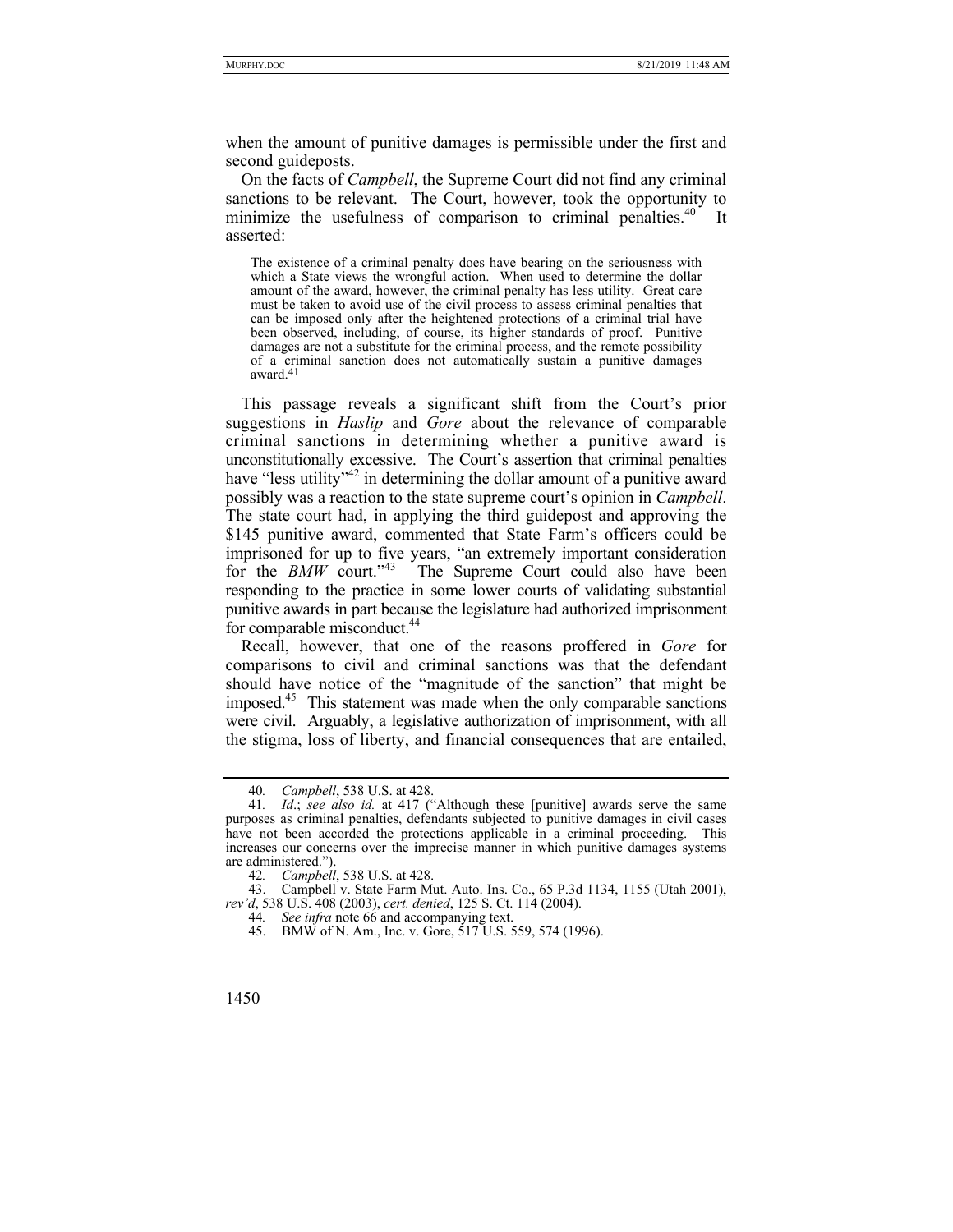should count as fulfilling the requirement that the defendant—whether an individual or an entity—must have notice of the magnitude of the sanction that could be imposed. Moreover, in authorizing imprisonment, the legislature might be viewed as indicating that a defendant should not be able to violate the law at an economic price. *Haslip*, in which the Court referenced the possibility of imprisonment in upholding the \$1 million punitive award, supports the idea that an authorization of imprisonment might go far to validate a significant punitive award. *Campbell*, however, cast doubt on such a notion, with its language that "the remote possibility of a criminal sanction does not automatically sustain a punitive damages award."<sup>46</sup>

With respect to fines, *Campbell* seemed to establish a dichotomy that has little meaning for the constitutional review of punitive damages. *Campbell* implied that comparisons to criminal penalties are less useful than comparisons to civil penalties in determining the constitutional maximum of a punitive award. But legislatures have much leeway in labeling an action civil or criminal.<sup>47</sup> The *Campbell* interpretation of the third guidepost thus leads to constitutional review that will depend on whether the legislature has chosen to label a particular fine as civil or criminal. This is significant, for onerous fines can be imposed under civil statutes (and, accordingly, under lesser procedural protections) as well as under criminal statutes.<sup>48</sup>

 48. Several articles address problems of the divide between civil and criminal punishment. *See generally, e.g.*, Mary M. Cheh, *Constitutional Limits on Using Civil Remedies to Achieve Criminal Law Objectives: Understanding and Transcending the Criminal-Civil Law Distinction*, 42 HASTINGS L.J. 1325 (1991); Susan R. Klein, *Redrawing the Criminal-Civil Boundary*, 2 BUFF. CRIM. L. REV. 679 (1999); Kenneth Mann, *Punitive Civil Sanctions: The Middleground Between Criminal and Civil Law*, 101 YALE L.J. 1795 (1992); Stephen R. McAllister, *A Pragmatic Approach to the Eighth Amendment and Punitive Damages*, 43 KAN. L. REV. 761 (1995); Carol S. Steiker,

<sup>46</sup>*. Campbell*, 538 U.S. at 428.

 <sup>47.</sup> The Supreme Court, when determining which procedural protections apply when the government brings an action, generally has deferred to the legislature's denomination of a remedy or sanction as civil or criminal. *See, e.g.*, Smith v. Doe, 538 U.S. 84, 92 (2003) (stating in a case involving the Ex Post Facto Clause: "[b]ecause we 'ordinarily defer to the legislature's stated intent . . . 'only the clearest proof' will suffice to override legislative intent and transform what has been denominated a civil remedy into a criminal penalty.'") (citations omitted), *cert. denied*, Doe v. Tandeske, 125 S. Ct. 56 (2004); Seling v. Young, 531 U.S. 250, 260–65 (2001) (holding that statutory commitment scheme for sexually violent predators was civil based on legislative intent), *cert. denied*, Turay v. Seling, 125 S. Ct. 181 (2004); United States v. Bajakajian, 524 U.S. 321, 327–34 (1998) (reading legislation as indicating forfeiture was a criminal sanction and thus holding that Excessive Fines Clause of the Constitution applies).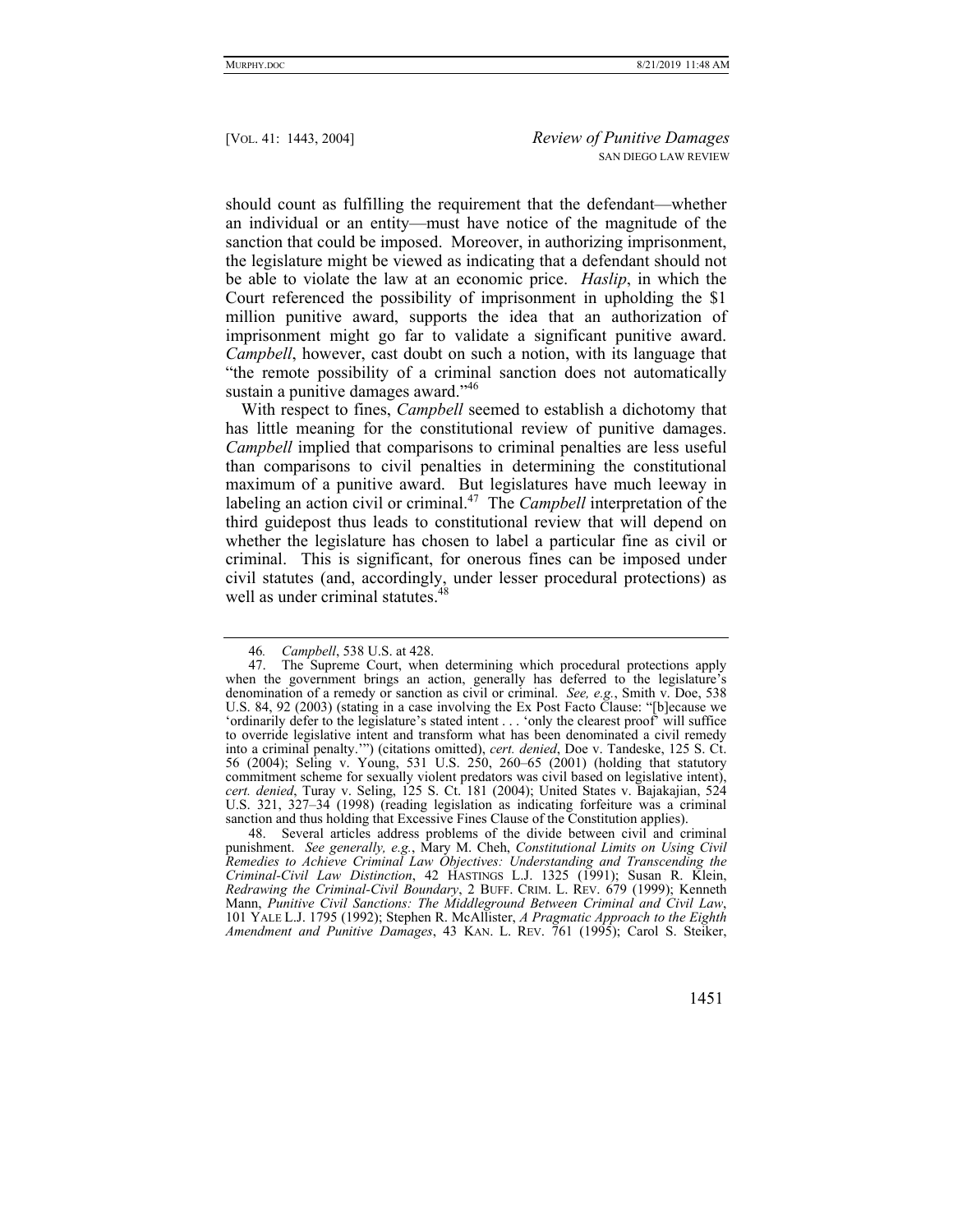The Supreme Court's caution against using "the civil process to assess criminal penalties<sup>"49</sup> is curious. The Court seemed to be suggesting that if a punitive award is equivalent to, or greater than, a criminal sanction, then the civil process has in effect assessed a criminal penalty. But mere equivalence between the amount of a punitive award and a criminal fine should not be seen as converting punitive damages into a criminal penalty. An award of punitive damages does not have the stigma of a criminal conviction, nor does it implicate imprisonment. A private party, rather than the state, may seek the punishment.<sup>50</sup> Perhaps these differences account for why the Supreme Court prior to *Campbell* had stopped short of calling a punitive award a criminal penalty.<sup>51</sup> That punitive damages have punishment and deterrence as their aim may suggest that greater procedural protections should be guaranteed the defendant. But concerns about whether adequate procedures have been afforded the defendant are distinct from whether a punitive award is unconstitutionally excessive. On the precise question of excessiveness, the Supreme Court in *Campbell* did not offer persuasive reasons as to why, if the third guidepost continues to have validity, criminal penalties are not as relevant as civil penalties.

# II. SOME THEORETICAL ISSUES CONCERNING THE THIRD GUIDEPOST

The third guidepost generally has been criticized in court opinions and legal commentary.<sup>52</sup> Many have argued that comparison of punitive awards to statutory sanctions is unwarranted because the existing sanctions often are not a sufficient deterrent to unlawful conduct, either because the sanctions are too meager, the statutes are out-of-date, or

51*. See, e.g.*, Pac. Mut. Life Ins. Co. v. Haslip, 499 U.S. 1, 19 (1991) (describing punitive damages as "quasi-criminal"); Cooper Indus., Inc. v. Leatherman Tool Group, Inc., 532 U.S. 424, 432 (2001) (saying that punitive damages "operate as 'private fines' intended to punish the defendant and to deter future wrongdoing"); BMW of N. Am., Inc. v. Gore, 517 U.S. 559, 585 (1996) (stating that a \$2 million punitive award was "tantamount" to a severe criminal penalty).

52*. See, e.g.*, Aken v. Plains Elec. Generation & Transmission Coop., 49 P.3d 662, 672 (N.M. 2002) ("Our own cases have expressed a dissatisfaction with the comparison urged by the third guidepost.").

Foreword, *Punishment and Procedure: Punishment Theory and the Criminal-Civil Procedural Divide*, 85 GEO. L.J. 775 (1997).

<sup>49</sup>*. Campbell*, 538 U.S. at 428.

<sup>50</sup>*. Cf.* Klein, *supra* note 48, at 691:

<sup>[</sup>T]he framers wished to protect individuals from the government, not from private parties and juries of their peers. On the other hand, when the government attempts to punish an individual in a civil forum, it should give us pause, as our federal Constitution guarantees certain procedural protections to defendants in criminal trials.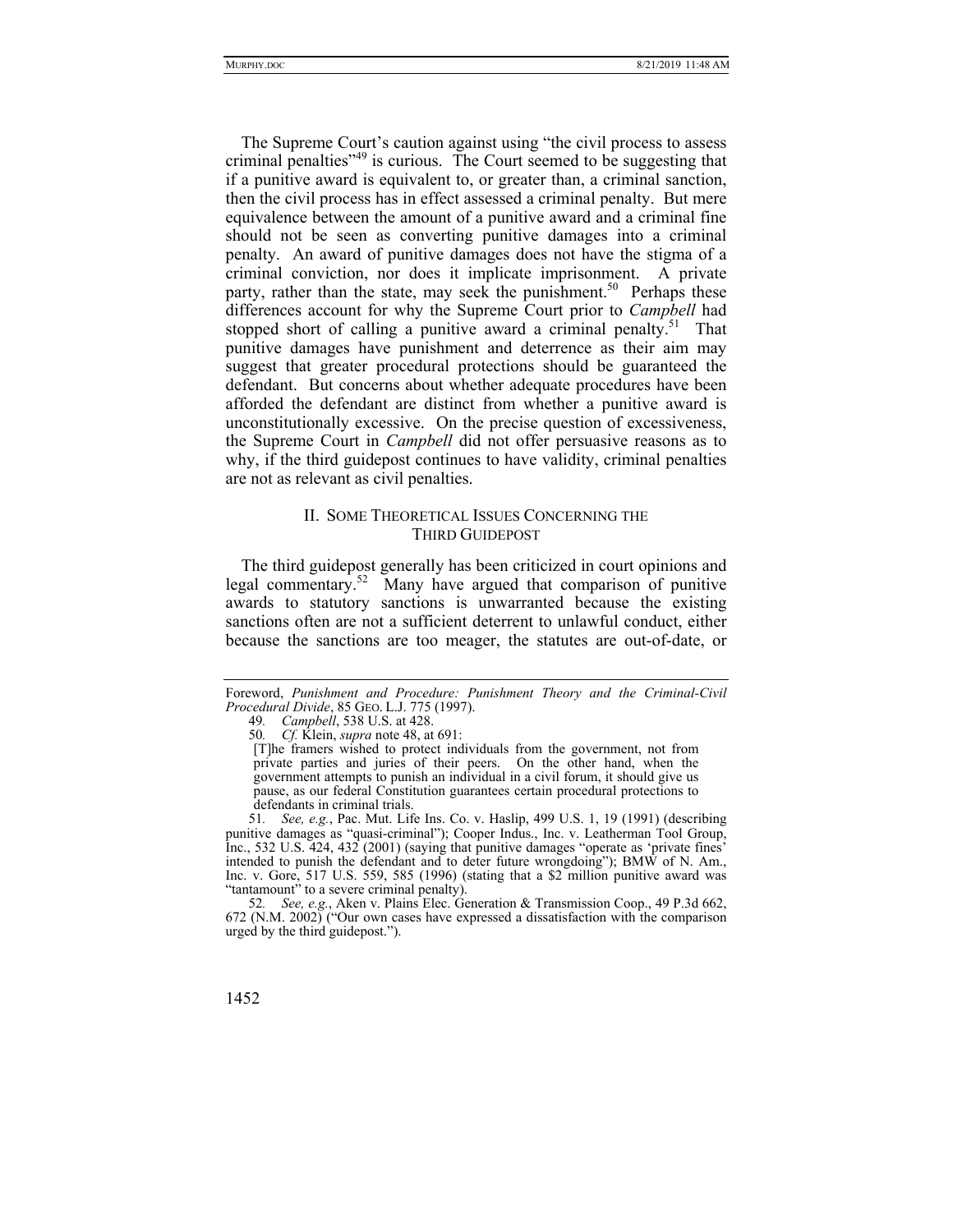prosecutors have not enforced existing statutes.<sup>53</sup> The criticism in essence suggests that a defendant should not be able to violate the plaintiff's rights simply because the defendant is willing to "pay the price" of existing legislative sanctions.<sup>54</sup> One response to this criticism is that even if comparison to legislative sanctions in theory would cap the amount of punitive damages that are constitutionally acceptable, the prospect of compensatory damages serves as an additional deterrent beyond the sanctions authorized by the legislature.

The law of contempt, however, supports an argument that the third guidepost is flawed. In criminal contempt, court-fashioned sanctions may exceed sanctions provided by the legislature. When a person or entity engages in conduct that violates not only a statute but also an injunction proscribing that conduct, the criminal contempt sanction may legitimately exceed the statutory penalties.<sup>55</sup> Although one justification for this possibility is that the contempt sanction vindicates the authority

<sup>53</sup>*. See, e.g.*, BMW of N. Am., Inc. v. Gore, 701 So. 2d 507, 514 (Ala. 1997) (stating that when statutory penalties for comparable misconduct are meager, "a consideration of the statutory penalty does little to aid in a meaningful review of the excessiveness of the punitive damages award"); Rhein v. ADT Auto., Inc., 930 P.2d 783, 791 (N.M. 1996) (suggesting that compensatory damages and criminal sanctions may not be sufficient to deter an employer from illegally discharging an employee); Kimberly A. Pace, *Recalibrating the Scales of Justice Through National Punitive Damage Reform*, 46 AM. U. L. REV. 1573, 1605 (1997) ("[S]tatutory penalties often are outdated and obsolete. Statutory penalties, once fixed, rarely are adjusted for inflation. In fact, punitive damages are generally most beneficial in areas where regulation is unable to police or to keep abreast with advancement."); Michael Rustad & Thomas Koenig, *The Historical Continuity of Punitive Damages Awards: Reforming the Tort Reformers*, 42 AM. U. L. REV. 1269, 1329–30 & n.299 (1993) (stating that many large corporations are "entities too powerful to be constrained" by remedies provided by "criminal and civil law"); Sabrina C. Turner, Note, *The Shadow of* BMW of North America, Inc. v. Gore, 1998 WIS. L. REV. 427, 461 ("[C]riminal and civil sanctions are often minimal and ineffective. Punitive damages frequently serve to fill that void, and offset weak administrative controls."); *cf.* Brief Amicus Curiae of California Consumer Health Care Council, Inc. at 16–24, State Farm Mut. Auto. Ins. Co. v. Campbell, 538 U.S. 408 (2003) (No. 01-1289), *available at* 2002 WL 31399608, at \*16–24 (arguing that punitive awards are necessary because insurance commissions do not have the power to regulate insurance companies adequately).

<sup>54</sup>*. Cf.* Mathias v. Accor Econ. Lodging, Inc., 347 F.3d 672, 676 (7th Cir. 2003) ("[A] standard principle of penal theory is that 'the punishment should fit the crime' in the sense of being proportional to the wrongfulness of the defendant's action, though the principle is modified when . . . the crime is potentially lucrative (as in the case of trafficking in illegal drugs).").

<sup>55</sup>*. See, e.g.*, United States v. United Mine Workers, 330 U.S. 258 (1947) (upholding contempt fines in excess of statutory fines for behavior that violated both the statute and an injunction).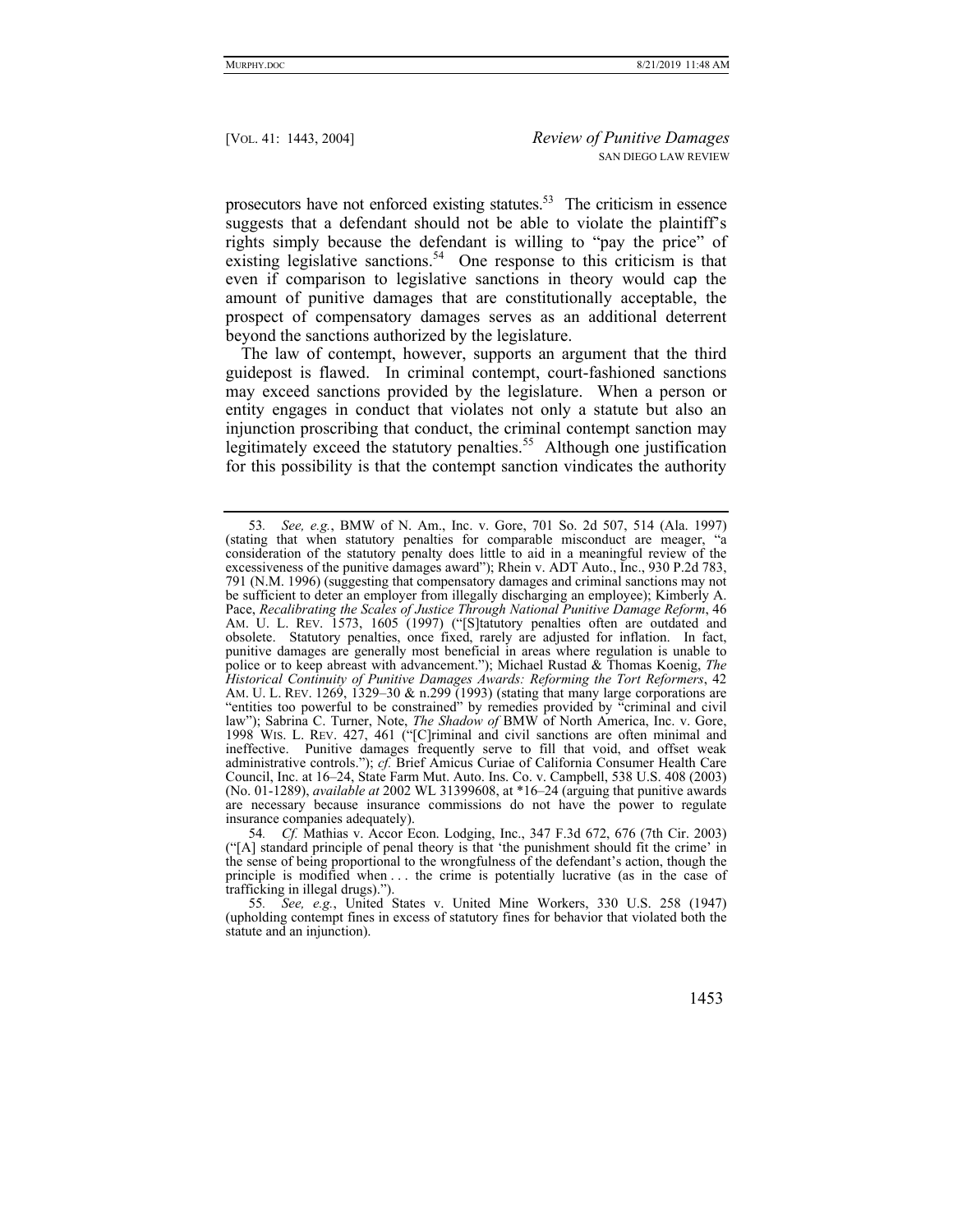of the court, distinct from that of the legislature, another justification is that the existing statutory sanctions were not adequate to deter the defendant from violating the law or to constitute suitable punishment. A court might also order the defendant to compensate the plaintiff for harms resulting from the defendant's violation of the injunction. The imposition of compensatory contempt does not lessen the court's power to impose a criminal contempt sanction in excess of the penalty set by the legislature. Thus, the contempt model suggests that a court, in appropriate circumstances, should be able to punish and deter in excess of the analogous legislative sanction, even when compensation also is awarded.

Whether comparing punitive awards to statutory sanctions undermines deterrence and punishment seems to be a question more of theory than practice. As will be discussed in Part III, courts applying the third guidepost typically do not view statutory sanctions for comparable misconduct as capping the amount of punitive damages that are constitutionally acceptable.

Another issue arising from the third guidepost is that the conduct necessary to trigger the availability of punitive damages may be more blameworthy than that which would constitute a violation of a civil or criminal statute. The defendant may have committed a crime or violated a civil statute, but without additional evidence of state of mind such as willfulness or recklessness or malice toward the plaintiff, the defendant will not be liable for punitive damages.<sup>56</sup> Arguably, then, statutory sanctions are not an appropriate comparison to the amount of punitive damages when the punitive award is directed at blameworthiness above that which would be covered by the comparable statute. $57$ 

With respect to criminal sanctions in particular, comparisons pose additional issues. The search for a criminal statute that prohibits conduct analogous to the defendant's behavior may be strained.<sup>58</sup> When a

[I]t may be difficult to decide in a bad faith case against an insurer who declined

to pay a claim of the insured whether the insurer's conduct, if deemed tortious,

 <sup>56.</sup> For example, issuing fraudulent stock certificates in Rhode Island is a felony punishable by up to ten years in prison. R.I. GEN. LAWS § 11-18-29 (1956). The Rhode Island Supreme Court has held that criminal stock fraud does not support an award of punitive damages unless the plaintiff proves that the defendant's conduct was motivated by malice directed specifically towards the plaintiff. Sarkisian v. Newpaper, Inc., 512 A.2d 831, 837 (R.I. 1986).

 <sup>57.</sup> In some instances, of course, a court might say that the gap between the conduct required for the availability of punitive damages and the conduct made illegal by statute is so significant that no comparable statute exists for purposes of the third guidepost.

<sup>58</sup>*. See, e.g.*, McAllister, *supra* note 48, at 795 ("[N]ot all conduct that gives rise to liability for punitive damages finds a close counterpart in the criminal law. Examples where this is likely to be true include products liability, medical malpractice and defamation, none of which generally involve conduct that is punished criminally."). Moreover, there may be "serious disputes over characterization" as to which statute is most analogous. *Id.* at 796. For example,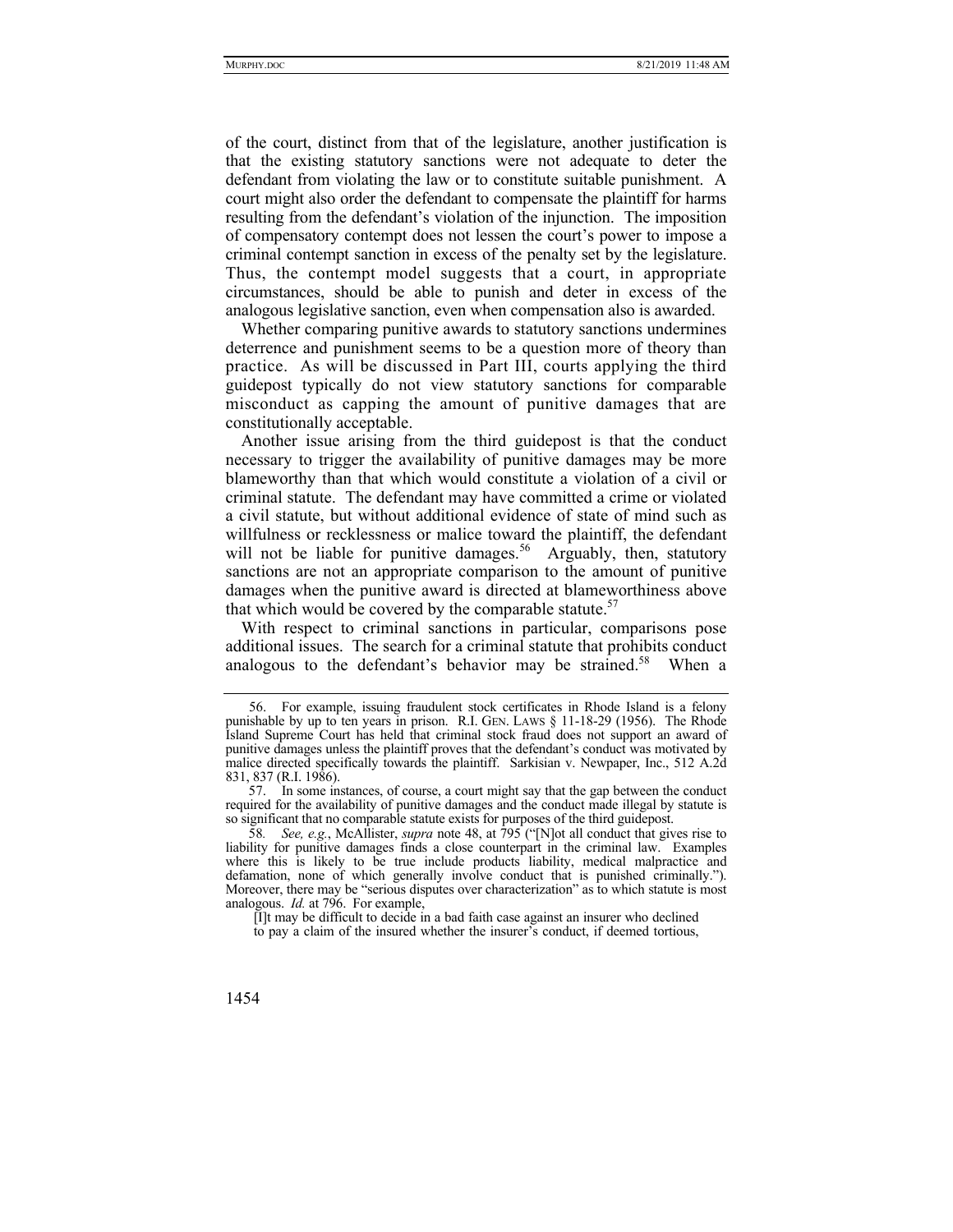comparable criminal statute does exist, any authorized term of imprisonment raises questions about how to translate the severity of that sanction into a constitutionally acceptable level of punitive damages.<sup>59</sup>

Having outlined some of the issues arising from the notion that civil and criminal statutory sanctions inform whether a punitive award is unconstitutionally excessive, it is worth probing how courts have implemented the third guidepost with respect to criminal sanctions. As will be demonstrated in the next part, lower court comparisons to criminal sanctions, both before and after *Campbell*, have had varying influence in determining the constitutional maximums for punitive awards.

# III. THE PRACTICAL EFFECTS OF COMPARISONS TO CRIMINAL SANCTIONS

In articulating the third guidepost, the Supreme Court has provided few details on how comparisons to civil and criminal sanctions should affect a court's review of a punitive award. $60$  The Supreme Court's opinion in *Campbell*—describing the \$10,000 statutory civil fine as being "dwarfed" by the \$145 million punitive award but indicating that a \$1 million punitive award might be constitutional<sup>61</sup>—seems to give courts much leeway. As the Utah Supreme Court on remand in *Campbell* commented, "somewhere between \$1 million and \$145 million, the difference between the \$10,000 civil penalty and the punitive damages award becomes so great that the latter 'dwarfs' the former."<sup>62</sup> Lower courts generally have declined to read the third guidepost as meaning that a comparable statutory sanction caps the amount of a constitutionally

 <sup>62.</sup> Campbell v. State Farm Mut. Auto. Ins. Co., No. 981564, 2004 WL 869188, at \*10 (Utah Apr. 23, 2004), *cert. denied*, 125 S. Ct. 114 (2004).



should be punished by reference to the State's general prohibitions on fraudulent conduct or rather by focusing on specific provisions in the State's insurance code that might apply to the conduct.

*Id.*

<sup>59</sup>*. See, e.g.*, *id.* at 796 (noting the challenge of "placing a value on the potential for imprisonment"); Pace, *supra* note 53, at 1605–06 (discussing the difficulty of translating incarceration into monetary sanctions).

<sup>60</sup>*. See, e.g.*, S. Union Co. v. Southwest Gas Corp., 281 F. Supp. 2d 1090, 1105 (D. Ariz. 2003) ("The exact method of application of [the third guidepost] is unclear in *Gore* or *Campbell*.").

 <sup>61.</sup> State Farm Mut. Auto. Ins. Co. v. Campbell, 538 U.S. 408, 428 (2003), *cert. denied*, 125 S. Ct. 114 (2004).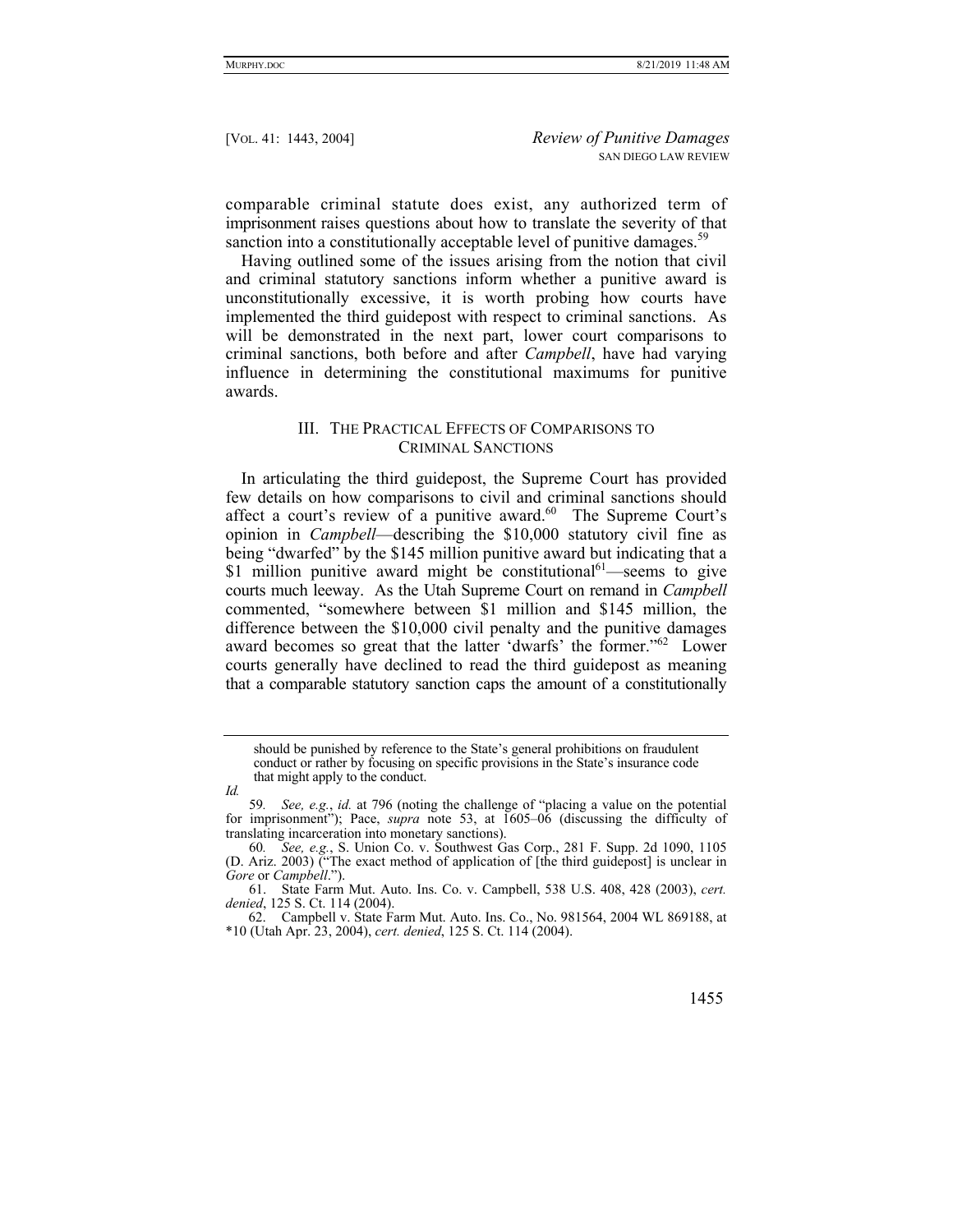acceptable punitive award.<sup>63</sup> This leaves room for much variation in applications of the third guidepost.

#### *A. Cases Before* Campbell

After *Haslip* but before *Campbell*, many courts considered the comparison of punitive awards to criminal sanctions to be a significant aspect of the constitutional review of punitive damages. One federal appellate court inferred from the Supreme Court's statements that criminal sanctions for comparable misconduct were particularly useful in determining whether a punitive award was unconstitutionally excessive.<sup>64</sup> A federal trial court in a securities case that upheld a \$10 billion aggregate punitive award suggested that the mere availability of criminal proceedings and injunctive relief "reveals a congressional intent to make harsh sanctions available for potential violations. Even exorbitant punitive damage awards are not inconsistent with these potential penalties."<sup>65</sup>

In terms of how the courts before *Campbell* applied the third guidepost with respect to criminal sanctions, a variety of approaches emerged. Several courts treated a legislative authorization of imprisonment as legitimizing a sizeable punitive award.<sup>66</sup> Other courts focused solely on

66*. See, e.g.*, Bielicki v. Terminix Int'l Co., 225 F.3d 1159, 1166 (10th Cir. 2000) (stating that "[a]lthough the punitive damages award is exceptional when compared only to the applicable fines, the authorization of imprisonment in the criminal context can justify a higher award," and upholding multiple six figure punitive damage awards when the comparable legislative sanctions included up to one year imprisonment); Mathie v. Fries, 121 F.3d 808, 816 (2d Cir. 1997) (upholding \$500,000 punitive award for sexual abuse of inmate in defendant's custody, when first-degree sodomy was punishable by imprisonment of up to twenty-five years); *In re* Exxon Valdez, 236 F. Supp. 2d 1043, 1067 (D. Alaska 2002) (noting that although "it is not possible to imprison a corporate defendant in a criminal case, provision for imprisonment is a recognized legislative signal of heightened seriousness of the offense, and therefore, for purposes of the *BMW* analysis, justifies a punitive damages award 'much in excess of the fine that could be imposed'" (quoting BMW of N. Am., Inc. v. Gore, 517 U.S. 559, 583 (1996)); Aken v.

 <sup>63.</sup> One exception—in the context of a comparison to a civil statutory penalty—is *Lincoln v. Case*, 340 F.3d 283 (5th Cir. 2003). The court reduced a punitive award of \$100,000 to the maximum civil penalty of \$55,000 under the Fair Housing Act and stated: "We simply conclude that in this case a punitive damages award coextensive with the statutory maximum civil penalty is reasonable and proportionate to the wrong committed." *Id.* at 294.

<sup>64</sup>*. In re* Exxon Valdez, 270 F.3d 1215, 1245 (9th Cir. 2001) ("Criminal fines [in applying the third guidepost] are particularly informative because punitive damages are quasi-criminal.").

 <sup>65.</sup> Sanders v. Gardner, 7 F. Supp. 2d 151, 178 (E.D.N.Y. 1998) (upholding a \$10 million aggregate punitive damages award imposed by arbitrators and noting that "the Arbitrators, in determining the punitive damages award, may have reasonably concluded that the previous sanctions imposed upon [the defendant] were ineffectual in preventing . . . persistent practices deemed dangerous to the investing public, and that a sizeable award might have a deterrent effect").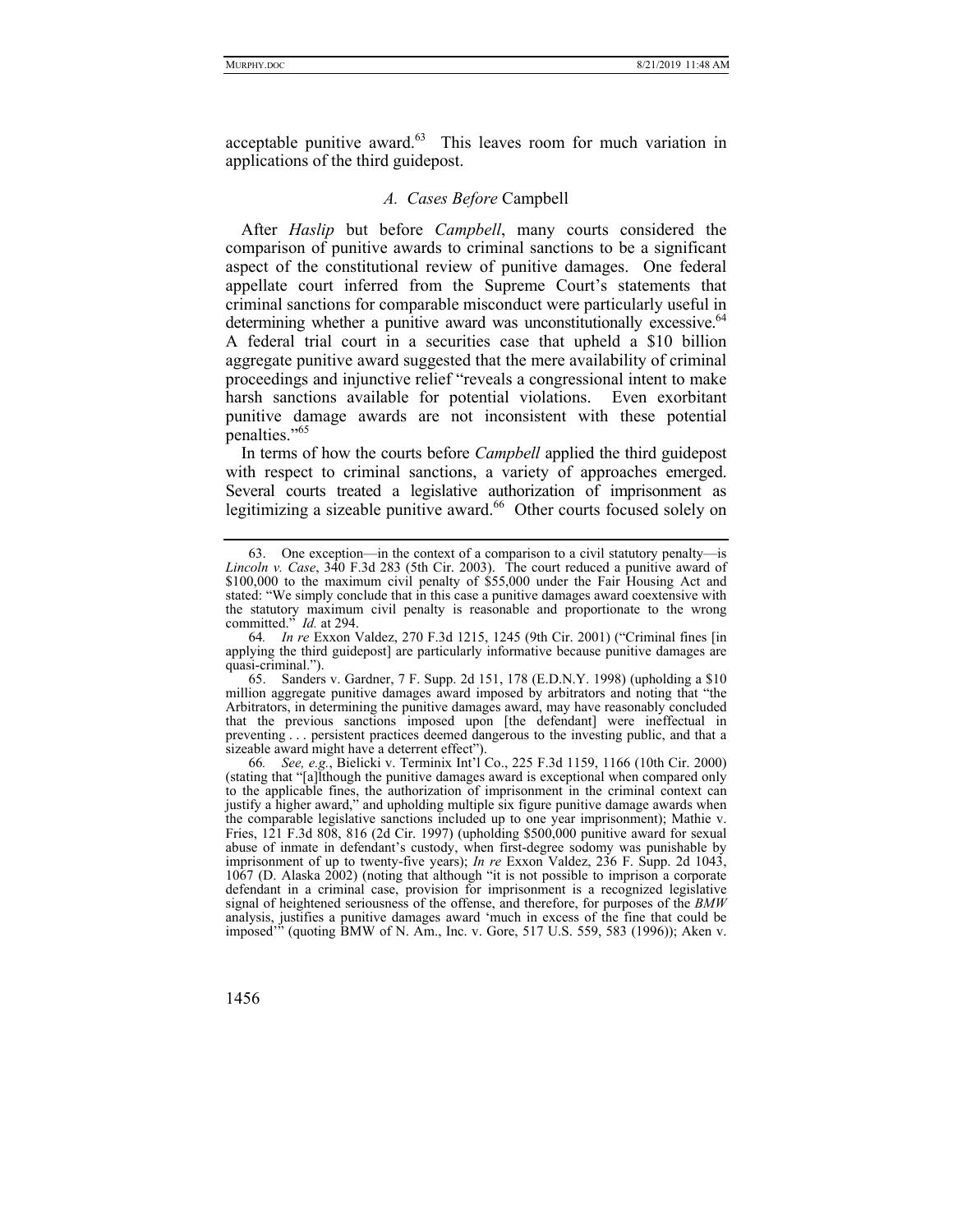the statutory fine for comparable criminal misconduct, ignoring or downplaying that the comparable criminal statute also authorized imprisonment.67 When courts identified a criminal fine for comparable misconduct, they commonly approved punitive awards far in excess of the statutory fine.68

67*. See, e.g.*, Watkins v. Lundell, 169 F.3d 540, 546–47 (8th Cir. 1999) (concluding that punitive damages of \$3.5 million failed third guidepost when the maximum criminal fine for the defendant's fraudulent conduct would be  $$10,000$ , but failing to mention that the statute for comparable misconduct also authorized imprisonment of up to ten years); Lee v. Edwards, 101 F.3d 805, 811 (2d Cir. 1996) (remarking about comparable criminal sanctions that "[a] year's imprisonment is certainly a serious sanction, although the maximum fine of \$2,000 gives little warning that the offense could entail a \$200,000 [punitive] award" and commenting that "the criminal and civil penalties for comparable conduct are middling"); Life Ins. Co. v. Johnson, 701 So. 2d 524, 531 (Ala. 1997) (noting that the comparable criminal statute provided for up to twenty years imprisonment, but concluding that "there is little basis for comparing [the statutory penalty for deceitful conduct] with any meaningful punitive damages award" because the comparable criminal fines were so low); Mgmt. Computer Servs., Inc. v. Hawkins, Ash, Baptie & Co., 539 N.W.2d 111, 124–25 (Wis. Ct. App. 1995) (mentioning that criminal sanctions for comparable misconduct include up to \$10,000 fine and five year's imprisonment, but focusing on criminal fines in determining that punitive damages more than sixty-five times the maximum fine was permissible under due process), *aff'd*, 557 N.W.2d 67, 80– 83 (Wis. 1996).

68*. See, e.g.*, 2660 Woodley Rd. Joint Venture v. ITT Sheraton Corp., 2002-1 Trade Cas. (CCH) ¶ 73,601 (D. Del. 2002), *available at* 2002 WL 53913, \*6, \*8 (noting in an intentional business tort case that the maximum penalty for an analogous crime was \$10,000 fine and up to five years in prison, and saying that the "guideposts weigh in favor of a punitive damages award" to some extent, but that the other guideposts—particularly the high compensatory damages of \$11 million—required a reduction in the punitive award to \$17 million), *rev'd on other grounds*, 369 F.3d 732, 744–45 (3d Cir. 2004); *In re* New Orleans Train Car Leakage Fire, 795 So. 2d 364, 387 (La. Ct. App. 2001) (In class action toxic tort suit in which maximum criminal fine for comparable conduct was \$1 million, court rejected "the notion that the third guidepost . . . , standing alone, 'caps' punitive damages in this case" and upheld \$850 million punitive damages award under other two guideposts.); *Mgmt. Computer Servs., Inc.*, 539 N.W.2d at 124–25 (determining

Plains Elec. Generation & Transmission Coop., 49 P.3d 662, 672–73 (N.M. 2002) (stating that "[t]he possibility of a jail sentence justifies a substantial punitive damages award," and upholding combined punitive awards of \$2.05 million in wrongful termination and defamation case when comparable criminal statute authorized maximum fine of \$1000 and imprisonment for up to one year); Wightman v. Consol. Rail Corp., 715 N.E.2d 546, 554–55 (Ohio 1999) (indicating that possibility of involuntary manslaughter prosecution against railroad for failing to maintain a safe crossing, combined with possible civil penalties, rendered a punitive award of \$15 million permissible under the third guidepost); Blume v. Fred Meyer, Inc., 963 P.2d 700, 709 (Or. Ct. App. 1998) (stating that "[a]ssuming that an incarcerative sanction may fairly be viewed as some notice of a possibly severe punitive damage for a corporate defendant in a somewhat analogous civil action, we agree with plaintiff that a five-year term shows the offense to be serious" and upholding a \$450,000 punitive award for malicious prosecution and false arrest when compensatory damages were \$25,000).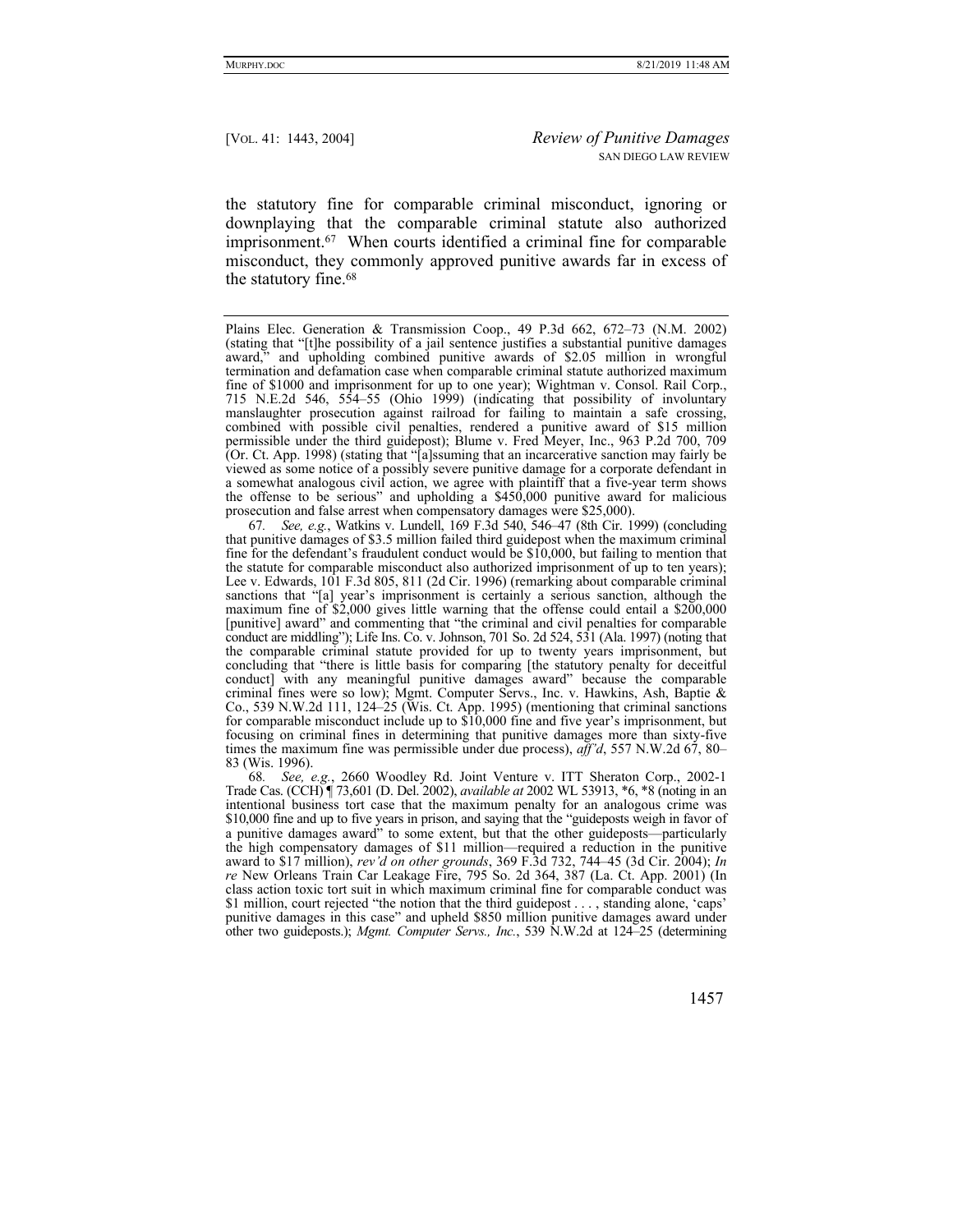## *B. Cases After* Campbell

After *Campbell*'s discussion on permissible ratios between punitive and compensatory damages, some courts have all but dispensed with considering the third guidepost.<sup>69</sup> Courts that have incorporated the third guidepost into their constitutional review have varied in their consideration of comparable criminal sanctions. At one extreme, some courts have treated the *Campbell* language as indicating that comparisons to criminal penalties are no longer relevant to constitutional review.<sup>70</sup> At the other extreme, at least one court has considered comparable criminal sanctions without confronting the *Campbell* language on criminal penalties.<sup>71</sup>

In between these extremes, courts have offered differing interpretations of the *Campbell* language on criminal penalties. For example, the Seventh Circuit, in an opinion written by Judge Posner, asserted that an inquiry into "the regulatory or criminal penalties to which the defendant exposed itself" is "recommended by the Supreme Court," and it cited for support

70*. See, e.g.*, Textron Fin. Corp. v. Nat'l Union Fire Ins. Co., 13 Cal. Rptr. 3d 586, 605 (Ct. App. 2004) (terming potential criminal penalties to be "of little assistance here" in light of *Campbell*), *modified*, 2004 Cal. App. LEXIS 977; Bocci v. Key Pharm., Inc., 76 P.3d 669, 675–76 (Or. Ct. App. 2003) (treating plaintiff's argument that defendant could have been subjected to criminal prosecution as irrelevant in light of the *Campbell*  language on criminal comparisons), *modified*, 79 P.3d 908 (Or. Ct. App. 2003).

71*. See, e.g.*, DiSorbo v. Hoy, 343 F.3d 172, 187–88 (2d Cir. 2003). In *DiSorbo*, decided a few months after *Campbell*, the U.S. Court of Appeals for the Second Circuit compared criminal sanctions to a punitive award without mentioning *Campbell*'s discussion on the issue. *Id.* The jury had assessed punitive damages of \$1.275 million against a police officer who engaged in acts of police brutality. *Id.* at 181. The comparable criminal sanction was a maximum one year sentence of imprisonment and a maximum fine of \$1000. *Id.* at 187–88. The court commented that "[w]hile a year's imprisonment is undoubtedly a substantial punishment" the maximum fine of \$1000 did not give adequate warning of the possibility of a punitive award in excess of \$1 million. *Id.* at 188.The appellate court noted, however, that police officers generally are on notice as to the gravity of police brutality and thus for purposes of reviewing punitive awards, "criminal penalties understate the notice when the misconduct is committed by a police officer." *Id.* (citing Lee v. Edwards, 101 F.3d 805, 811 (2d Cir. 1996)). The court ultimately concluded that a punitive award of \$75,000 was appropriate under the *Gore* guideposts, reaching that amount by examining punitive awards against police officers in other cases within the Circuit.  $\tilde{I}d$ . at 188–89. The Second Circuit previously had indicated that to determine the appropriate level of punitive damages, a court must look to punitive awards in comparable cases. *See Edwards*, 101 F.3d at 812.

that punitive damages award more than sixty-five times the maximum criminal fine was permissible under due process), *aff'd*, 557 N.W.2d at 80–83.

<sup>69</sup>*. See, e.g.*, Eden Elec., Ltd. v. Amana Co., 370 F.3d 824, 827–29 (8th Cir. 2004) (applying only the first two guideposts in affirming lower court decision that reviewed punitive award under all three guideposts); Diamond Woodworks, Inc. v. Argonaut Ins. Co., 135 Cal. Rptr. 2d 736, 759 n.33 (Ct. App. 2003) (stating that "[l]ike the *Campbell* court, 'we need not dwell long on [the third *Gore*] guidepost'" and concluding that the "marginally analogous statutes" are "not particularly helpful, and the other *Gore* guideposts are sufficient for purposes of our analysis").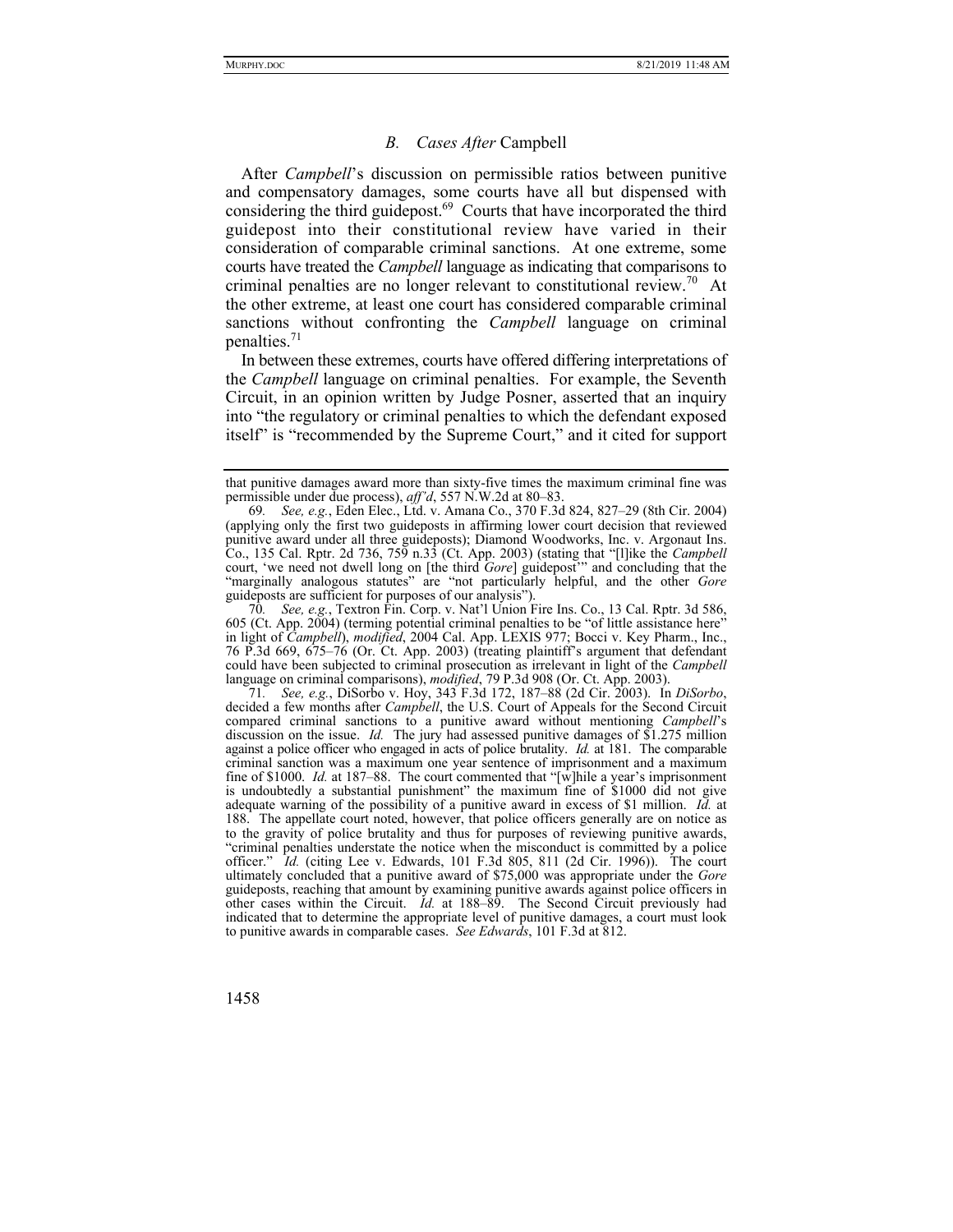the page of the *Campbell* opinion that discounts the importance of comparisons to criminal penalties.72 By contrast, a California appellate court, in a case involving rollover problems with the Ford Bronco, cited the same page of *Campbell* for the proposition that "the failure of prosecutors to seek criminal convictions in cases of the present sort does not permit an enhancement of the punitive damages award in a civil case."73 Some courts have asserted that *Campbell* did not prohibit consideration of comparable criminal penalties, emphasizing that *Campbell* commented that such penalties reflect the seriousness with which the government views the defendant's wrongful conduct.<sup>74</sup>

Other courts have disagreed about the meaning of the specific *Campbell* language that comparisons to criminal sanctions have "less utility" in determining the "dollar amount" of a punitive award. In *Eden Electrical, Ltd. v. Amana Co.*, 75 involving a fraud action between two business entities, the federal district court noted that, for comparable misconduct, a defendant could be sentenced to ten years in prison and a maximum criminal fine of \$10,000. It suggested that these penalties indicated the seriousness with which the state viewed the conduct and that the penalties "support[] a finding of substantial punitive damages . . . ."76 Echoing *Campbell*, however, *Eden Electrical* commented that comparable criminal "penalties shed little light on what amount of punitive damages are constitutionally permissible."77 The court then

 <sup>72.</sup> Mathias v. Accor Econ. Lodging, Inc., 347 F.3d 672, 678 (7th Cir. 2003) (citing State Farm Mut. Auto. Ins. Co. v. Campbell, 538 U.S. 408, 428 (2003), *cert. denied*, 125 S. Ct. 114 (2004), as well as other pages in *Campbell* and BMW of N. Am., Inc. v. Gore, 517 U.S. 559 (1996)).

<sup>73.</sup> Romo v. Ford Motor Co., 6 Cal. Rptr. 3d 793, 812 (Ct. App. 2003). The court, without further elaboration, then "conclude[d] the third *Gore* factor requires neither a higher or lower ratio between the compensatory and punitive damages award." *Id.*

<sup>74</sup>*. See, e.g.*, Rhone-Poulenc Agro, S.A. v. DeKalb Genetics Corp., 345 F.3d 1366, 1372 (Fed. Cir. 2003) (rejecting defendant's argument that *Campbell* prohibits comparison to criminal sanctions and quoting *Campbell* language that "'[t]he existence of a criminal penalty does have bearing on the seriousness with which a State views the wrongful action'"), *cert. denied*, 124 S. Ct. 1423 (2004); *In re* Exxon Valdez, 296 F. Supp. 2d 1071, 1107 (D. Alaska 2004) ("The potential size of criminal sanctions . . . tells us that Alaska (and Federal) authorities view oil spills as very serious . . . ."); Bardis v. Oates, 14 Cal. Rptr. 3d 89, 107 (Cal. Ct. App. 2004) ("Although we are aware that defendants' conduct has not been adjudicated in a criminal proceeding, we take note of these penalties as reflective of 'the seriousness with which [our] State views the wrongful action.'" (quoting *Campbell*, 538 U.S. at 428)).

 <sup>75. 258</sup> F. Supp. 2d 958 (N.D. Iowa 2003), *aff'd*, 370 F.3d 824 (8th Cir. 2004).

<sup>76</sup>*. Id.* at 972.

<sup>77</sup>*. Id.*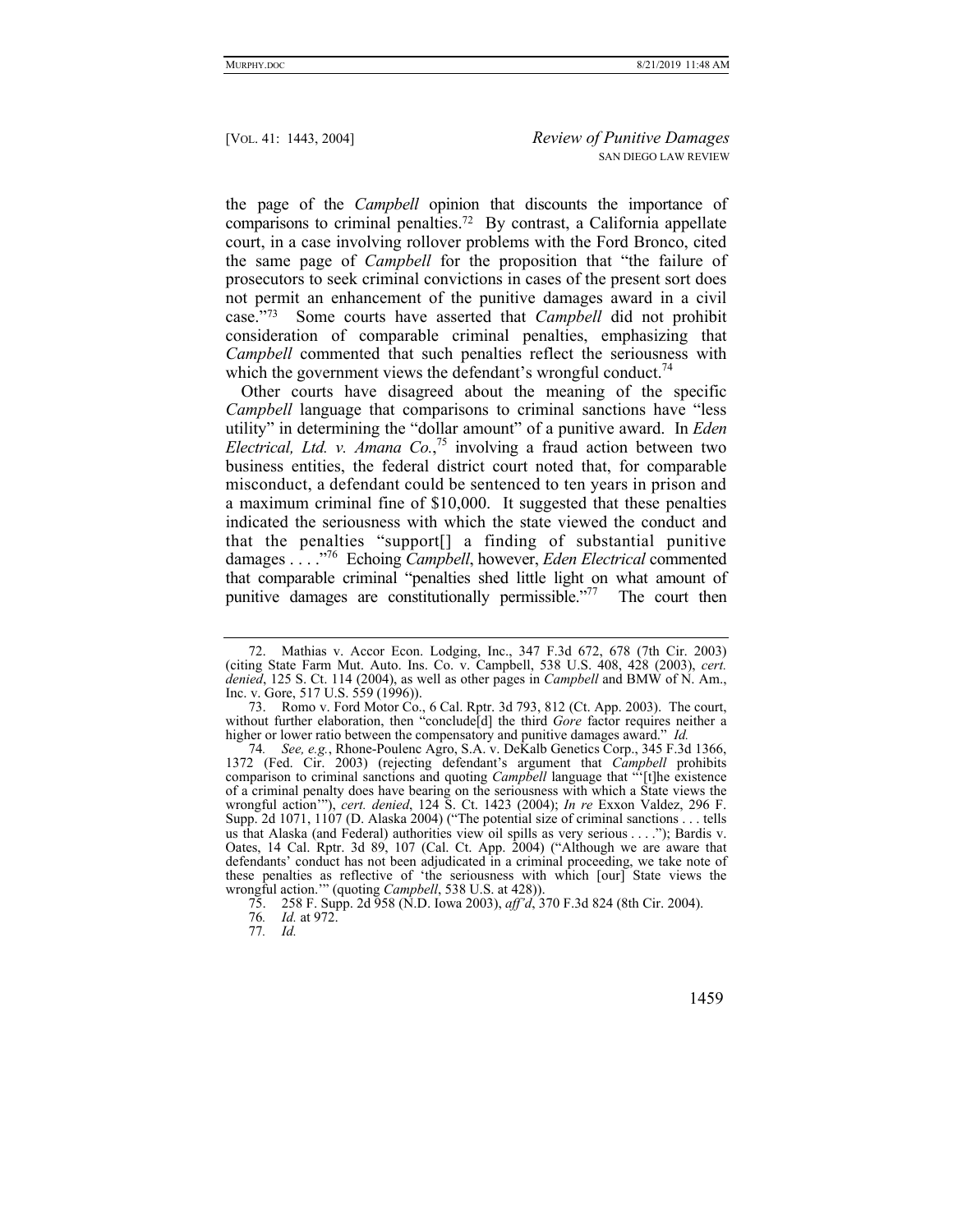proceeded to determine that the punitive award was unconstitutionally excessive under the other two guideposts and to order a reduction in the award from \$18 million to \$10 million.78 Thus, in *Eden Electrical*, the federal district court indicated that the punitive award needed to be reduced *despite* its finding that comparable criminal sanctions justified a substantial punitive award.

By contrast, in *Trinity Evangelical v. Tower Insurance Co.*<sup>79</sup> the Supreme Court of Wisconsin apparently viewed a \$10,000 maximum criminal fine as supporting a lesser award than the first two guideposts would support. The court upheld a punitive award of \$3.5 million in a bad faith action against an insurance company, observing that the defendant's unlawful conduct was quite reprehensible because it was repetitive and that the ratio of punitive damages to compensatory damages in the case was an acceptable 7 to  $1<sup>80</sup>$  The court suggested that the \$10,000 maximum criminal penalty for comparable misconduct was not as important a factor, citing the *Campbell* language that a criminal penalty has "less utility" when determining whether a punitive award is unconstitutionally excessive. $81$  The dissent criticized this use of the *Campbell* language, stating that "the Court in *Campbell* was cautioning against using the existence of an applicable criminal penalty as grounds to *sustain* a punitive damages award, not the converse."82 The dissent has the better view on this, for certainly *Campbell* was attempting to limit the use of criminal sanctions to legitimize large punitive awards.

Of the post-*Campbell* courts that have considered comparable criminal sanctions to be relevant under the third guidepost, some have merely cited analogous criminal sanctions without any elaboration or comparison to the punitive award. $83$  Other courts have grappled with how to translate a

<sup>83</sup>*. See, e.g.*, Planned Parenthood of Columbia/Willamette, Inc. v. Am. Coalition of Life Activists, 300 F. Supp. 2d 1055, 1064 (D. Or. 2004) (recounting the civil and



<sup>78</sup>*. Id.* at 972–75 (reducing award from approximately \$18 million to \$10 million for fraudulent conduct). Although the court in *Eden Electrical* reasoned that it could reduce the punitive damages outright, rather than offering a remittitur to the plaintiff in lieu of a new trial, it is questionable whether the Seventh Amendment permits such outright reduction of a punitive award. *Id.* at 975. *See generally* Colleen P. Murphy, *Judgment as a Matter of Law on Punitive Damages*, 75 TUL. L. REV. 459 (2000) (discussing split in the courts on the issue and arguing that the Seventh Amendment does not allow outright reduction of a punitive award).

 <sup>79.</sup> Trinity Evangelical Lutheran Church & Sch.-Freistadt v. Tower Ins. Co., 661 N.W.2d 789 (Wis. 2003), *cert. denied*, 124 S. Ct. 925 (2003).

<sup>80</sup>*. Id.* at 801–03.

<sup>81</sup>*. Id.* at 803. The court did not mention that the same statute authorizes imprisonment up to three years. WIS. STAT.  $\S 601.64(4)$  (1995 & Supp. 2004).

<sup>82</sup>*. Trinity*, 661 N.W.2d at 812 n.4. The dissent noted that the ratio of punitive damages to the maximum criminal penalty was 350 to 1, and that the punitive award, like the \$145 million punitive award in *Campbell*, "dwarfed" the \$10,000 fine for comparable conduct. *Id.*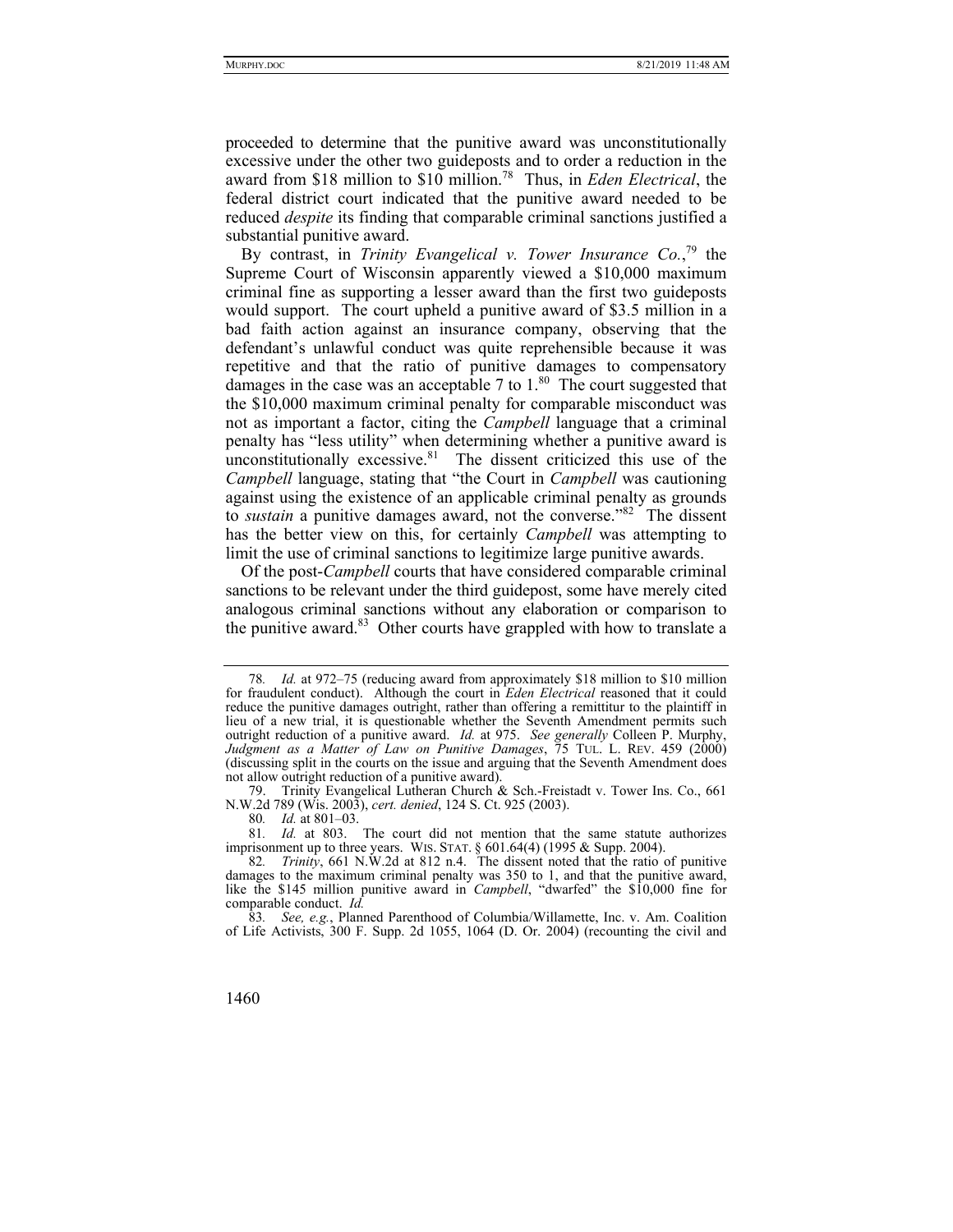comparison to possible criminal fines or imprisonment into a numerical limit on punitive damages. $84$ 

With respect to criminal fines, several of the post-*Campbell* cases that have made comparisons to criminal sanctions have approved punitive awards that far exceeded the analogous fines.<sup>85</sup> Thus, many courts, both before and after *Campbell*, have not viewed comparable criminal sanctions as capping the amount of a constitutionally permissible punitive award. Although the *Campbell* litigation involved comparison to civil, rather than criminal, statutory sanctions, it is interesting to note that the Utah Supreme Court on remand approved a punitive award of more than \$9 million—far greater than the statutory fine of \$10,000 for comparable misconduct.<sup>86</sup> The U.S. Supreme Court recently denied the defendant's petition for certiorari.<sup>87</sup>

Sometimes, an analogous criminal fine can be so large that it is viewed as validating a substantial punitive damages award. Such is the

criminal penalties available under the applicable statute but comparing the punitive award only to the analogous civil penalties); Roth v. Farner-Bocken Co., 667 N.W.2d 651, 670 (S.D. 2003) (citing comparable criminal sanctions but drawing no conclusions as to their impact on the due process limits of the punitive award).

<sup>84</sup>*. See infra* notes 85–101 and accompanying text.

<sup>85</sup>*. See, e.g.*, Mathias v. Accor Econ. Lodging, Inc., 347 F.3d 672, 678 (7th Cir. 2003) (upholding \$186,000 punitive award to each plaintiff when maximum criminal fine for comparable misconduct was \$2500 and commenting that defendant could be subject to revocation of its hotel license, a worse sanction for the defendant than the punitive damages award); Stack v. Jaffee, 306 F. Supp. 2d 137, 141–42 (D. Conn. 2003) (commenting that a maximum criminal fine of \$2000 "gives little warning that a comparable civil rights violation could entail a \$200,000 punitive award" but finding that punitive award of \$25,000 would be constitutionally permissible); S. Union Co. v. Southwest Gas Corp., 281 F. Supp. 2d 1090, 1105–06 (D. Ariz. 2003) (noting that comparable criminal fine would be up to twice the compensatory award, but upholding a punitive award that was more than 153 times the amount of the compensatory award); Eden Elec., Ltd. v. Amana Co., 258 F. Supp. 2d 958, 972–75 (N.D. Iowa 2003) (finding \$10 million punitive award constitutionally permissible when maximum criminal fine was \$10,000), *aff'd*, 370 F.3d 824 (8th Cir. 2004); *Trinity*, 661 N.W.2d at 803 (upholding \$3.5 million punitive award when comparable criminal sanction was \$10,000).

 <sup>86.</sup> Campbell v. State Farm Mut. Auto. Ins. Co., No. 981564, 2004 WL 869188, at \*10 (Utah April 23, 2004), *cert. denied*, 125 S. Ct. 114 (2004). The state court reasoned: [T]he quest to reliably position any misconduct within the ranks of criminal or civil wrongdoing based on penalties affixed by a legislature can be quixotic. For example, while a \$10,000 fine for fraud may appear modest in relationship to a multi-million dollar punitive damages award, it is identical to the maximum fine which may be imposed on a person in Utah for the commission of a first degree felony, the classification assigned our most serious crimes. *Id.* at \*10.

 <sup>87. 2004</sup> WL 2074132 (U.S. Oct. 4, 2004) (No. 04-116).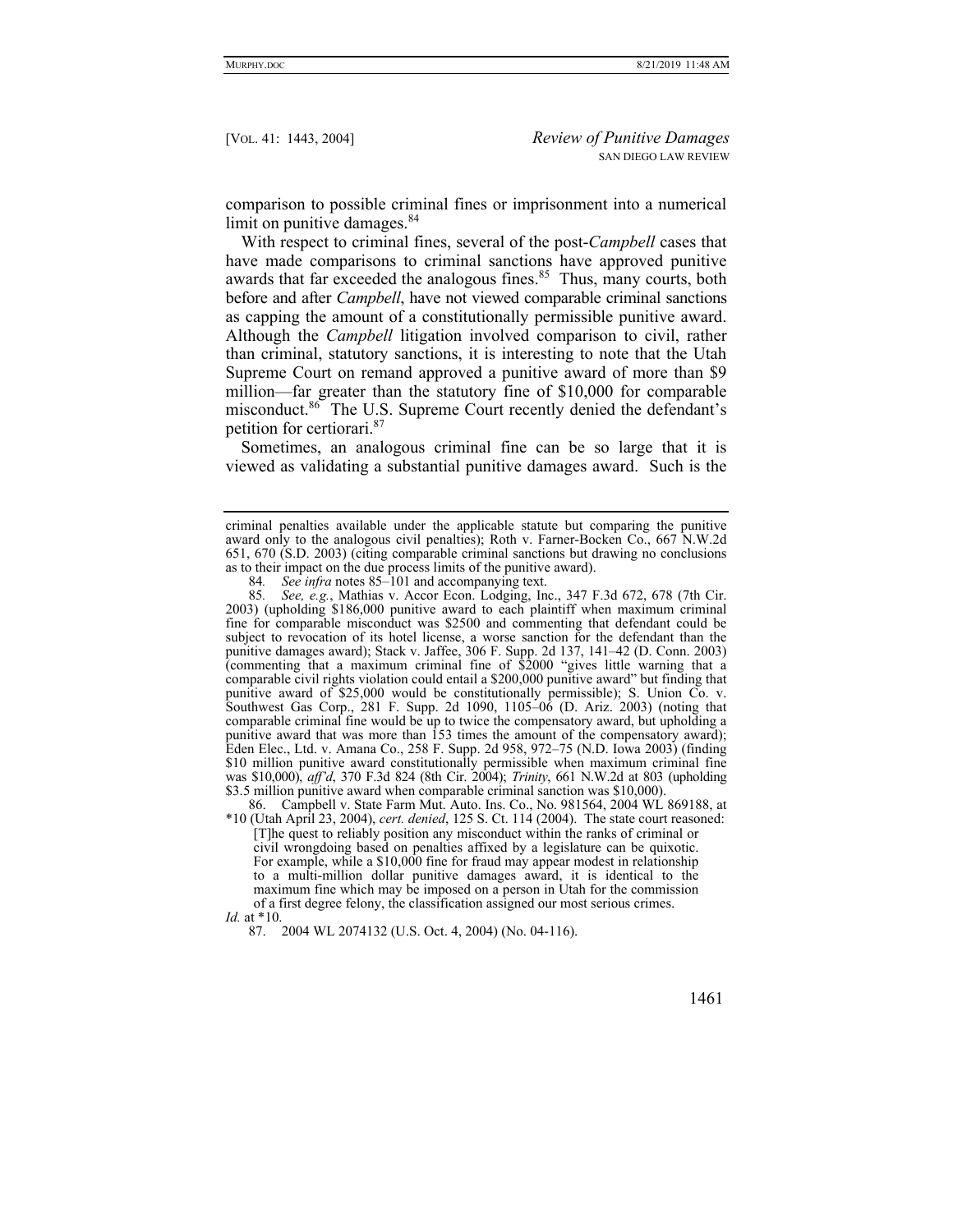case in the Exxon Valdez oil spill litigation, in which a jury awarded punitive damages of \$5 billion. With respect to this award, the case has bounced between the federal district court in Alaska and the U.S. Court of Appeals for the Ninth Circuit.<sup>88</sup> In the most recent district court decision, issued after a remand from the appellate court to reconsider in light of *Campbell*, the district court asserted that the criminal fine against Exxon for recklessly spilling crude oil into Prince William Sound could have reached \$5.1 billion.<sup>89</sup> Because the punitive award was less than the potential criminal fine, the district court concluded that the punitive award did not violate the third guidepost.<sup>90</sup> The district court opined that the *BMW* guideposts indicated that the \$5 billion was not grossly excessive, but it ultimately ordered a remittitur to \$4.5 billion because the court of appeals had directed the district court to reduce the punitive award.<sup>91</sup> Although the district court acknowledged that after *Campbell*, "there has been some discussion as to whether comparable criminal penalties are still appropriate for consideration under the third guidepost," it asserted that criminal sanctions "are a useful double-check of what Exxon reasonably would have understood was the outside limit of punishment that it could incur by reckless conduct."<sup>92</sup>

At least one court after *Campbell* has chosen a punitive award that was far less than the analogous criminal fine.<sup>93</sup> A bankruptcy judge,

 89. In re *Exxon Valdez*, 296 F. Supp. 2d at 1107–09. This district court opinion restated much of the third guidepost discussion contained in the earlier district court opinion reported in 236 F. Supp. 2d at 1065–67.

90. In re *Exxon Valdez*, 296 F. Supp. 2d at 1107–10.

91*. Id.* at 1110. Ironically, in its earlier opinion on remand from the Ninth Circuit for reconsideration in light of *BMW* and *Cooper Industries*, the district court had ordered a greater remittitur of the punitive award, to \$4 billion. *See* In re *Exxon Valdez*, 236 F. Supp. 2d at 1068–69. In both opinions, the district court asserted that the \$5 billion award was not unconstitutionally excessive, but explained that it was reducing the award because the appellate court had directed it to do so. *See* In re *Exxon Valdez*, 296 F. Supp. 2d at 1110; In re *Exxon Valdez*, 236 F. Supp. 2d at 1068–69.

92. In re *Exxon Valdez*, 296 F. Supp. 2d at 1107.

93*. In re* John Richards Homes Bldg. Co., 291 B.R. 727, 739 (Bankr. E.D. Mich. 2003), *aff'd*, 312 B.R. 849 (E.D. Mich. 2004).

<sup>88</sup>*. See In re* Exxon Valdez, 270 F.3d 1215, 1246–47 (9th Cir. 2001) (vacating \$5 billion punitive damages award and remanding so that "the district court can set a lower amount in light of the *BMW* and *Cooper Industries* standards"); *In re* Exxon Valdez, 236 F. Supp. 2d 1043, 1068 (D. Alaska 2002) (on remand from appellate court decision reported at 270 F.3d 1215, ordering remittitur from \$5 billion jury award of punitive damages to a reduced amount of \$4 billion); Sea Hawk Seafoods, Inc. v. Exxon Corp., Nos. 30-35166 & 03-32519, 2003 U.S. App. LEXIS 18219, at \*1–2 (9th Cir. Aug. 18, 2003) (vacating district court judgment reported at 236 F. Supp. 2d 1043 and remanding for reconsideration of amount of punitive damages in light of *State Farm Mutual Automobile Insurance Co. v. Campbell*, 538 U.S. 408 (2003), *cert. denied*, 125 S. Ct. 114 (2004)); *In re* Exxon Valdez, 296 F. Supp. 2d 1071, 1110–11 (D. Alaska 2004) (on remand from appellate court decision reported at 2003 U.S. App. LEXIS 18219, ordering remittitur from \$5 billion jury award of punitive damages to reduced amount of \$4.5 billion).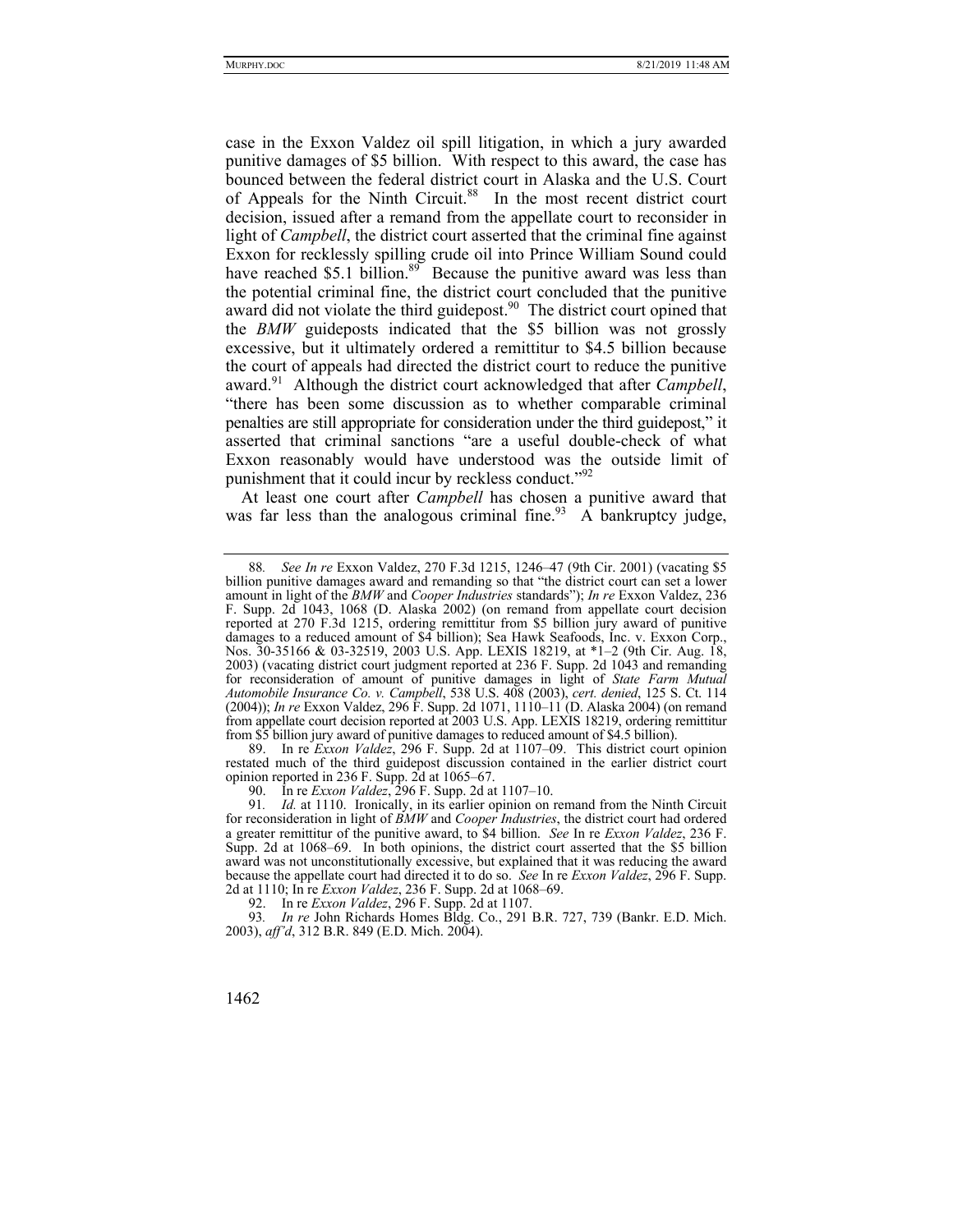imposing punitive damages in the first instance, assessed \$2 million against a creditor who had petitioned for involuntary bankruptcy in bad faith. The judge stated that this award was the "minimum punitive damage amount that will address the dual purposes of adequate deterrence and punishment."94 Before announcing the punitive award, the judge reviewed the *Gore* factors and noted that the maximum criminal fine for comparable conduct was over  $$8$  million.<sup>95</sup> Because the judge in the first instance assessed the amount of punitive damages, this case arose in a different procedural posture than the other cases discussed here, where courts reviewed existing punitive awards for unconstitutional excessiveness.

Aside from the relevance of criminal fines, there is the question of how a statutory authorization of imprisonment for comparable misconduct should affect constitutional review of punitive awards after *Campbell*. As with pre-*Campbell* cases, some courts have treated the possibility of imprisonment for comparable misconduct as supporting the constitutional validity of a substantial punitive award.<sup>96</sup> In the district court's most recent opinion on punitive damages in the Exxon Valdez litigation, the court stated that "provision for imprisonment is a recognized legislative signal of heightened seriousness of the offense, and therefore, for purposes of the constitutional analysis, justifies a punitive damages award 'much in excess of the fine that could be imposed.'"<sup>97</sup> One state

97. In re *Exxon Valdez*, 296 F. Supp. 2d at 1108 (quoting BMW of N. Am., Inc. v.

<sup>94</sup>*. Id.*

<sup>95</sup>*. Id.* Before settling on a dollar amount for the punitive award, the court first discussed the traditional factors that bear on awarding punitive damages in bankruptcy proceedings and then described the Supreme Court's pronouncements on "the reasonableness of punitive damage awards in the context of constitutional due process and fair notice considerations." *Id.* at 737.

<sup>96</sup>*. See, e.g.*, Mathias v. Accor Econ. Lodging, Inc., 347 F.3d 672, 678 (7th Cir. 2003) (discussing possible regulatory and criminal penalties for the defendant's misconduct, including imprisonment, and commenting that while "a corporation cannot be sent to prison," the criminal sanctions were "just the beginning" of the court's consideration of the regulatory and criminal penalties to which the defendant exposed itself); Bardis v. Oates, 14 Cal. Rptr. 3d 89, 107 (Ct. App. 2004) (in discussing civil and criminal penalties for like conduct, mentioning possibility of imprisonment and stating that "[a]lthough we are aware that defendants' conduct has not been adjudicated in a criminal proceeding, we take note of these penalties as reflective of 'the seriousness with which [our] State views the wrongful action'") (quoting State Farm Mut. Auto. Ins. Co. v. Campbell, 538 U.S. 408, 428 (2003), *cert. denied*, 125 S. Ct. 114 (2004)); Alabama v. Exxon Corp., No. 99-2368 (Montgomery Cty. Cir. Ct., Ala. Mar. 29, 2004) (finding that a punitive award of \$3.5 billion would be consistent with constitutional constraints and, in its discussion of comparable civil and criminal sanctions, noting that "Exxon or its executives could . . . have faced criminal penalties up to and including imprisonment").